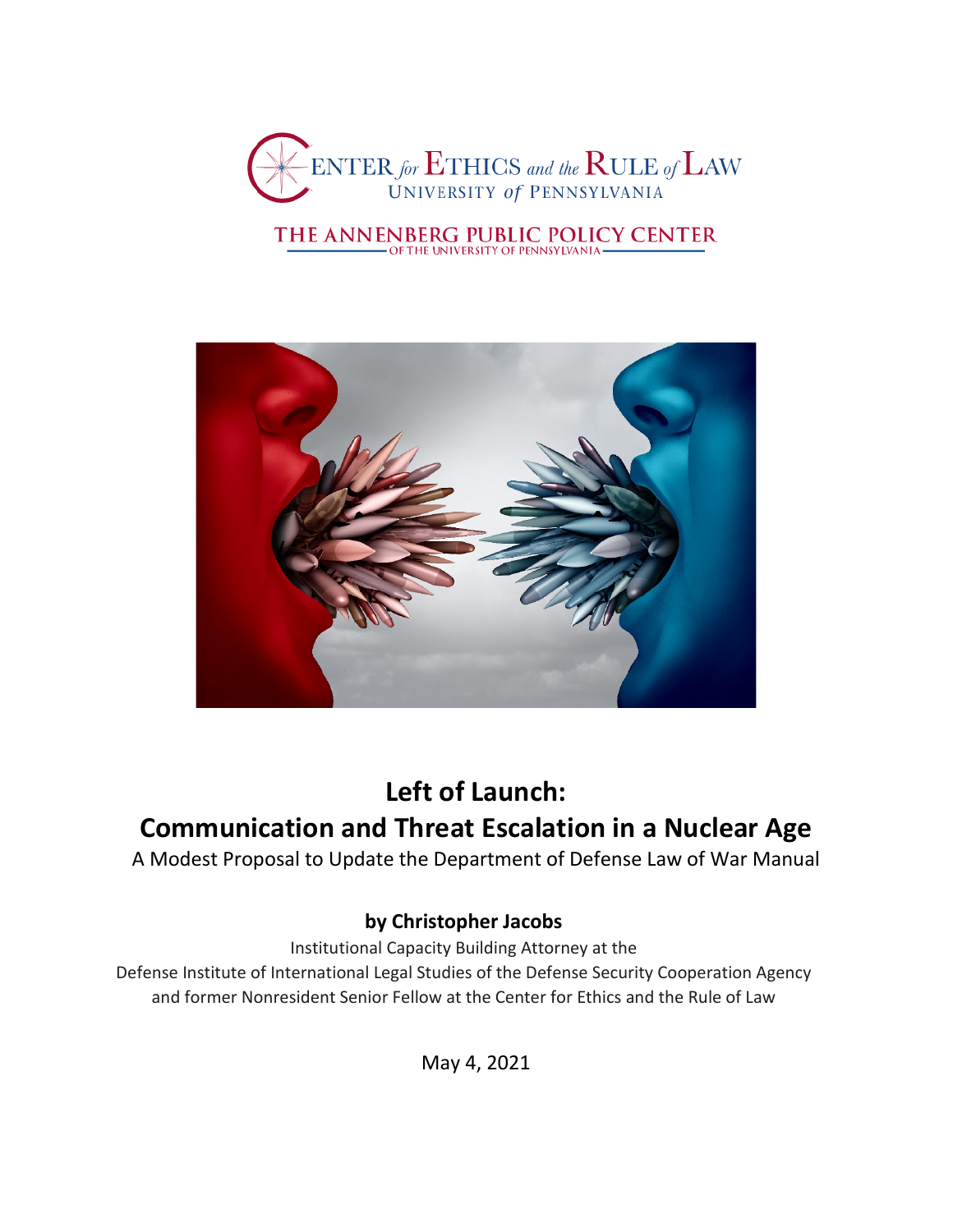| <b>CLEARED</b>                                         |
|--------------------------------------------------------|
| <b>For Open Publication</b>                            |
| Apr 19, 2021                                           |
| Department of Defense                                  |
| OFFICE OF PREPUBLICATION AND SECURITY<br><b>RFVIFW</b> |

### **Left of Launch: Communication and Threat Escalation in a Nuclear Age**

The appearance of external hyperlinks does not constitute endorsement by the United States Department of Defense (DoD) of the linked websites, or the information, products or services contained therein. The DoD does not exercise any editorial, security, or other control over the information you may find at these locations.

A Modest Proposal to Update the Department of Defense Law of War Manual

by Christopher Jacobs\*

*The world is at a turning point: in one direction lies continuing success in limiting and managing the nuclear arms race; in the other direction lies an aggregation of unknowns, of technology innovations combined with political fears and dreads, that could usher in Hobbes' world—on steroids." — Stephen J. Cimbala[1](#page-19-0)*

#### Abstract

As the world deals with the combined threats of geopolitical realignment, global pandemic, revolutionary technological advances, authoritarian states, and climate change, it is important not to lose sight of what is quite possibly the greatest threat facing world peace—nuclear weapons. In this time of unprecedented challenges, there have been calls for the United States to ensure that its policy of nuclear deterrence remains credible.<sup>[2](#page-19-1)</sup> Amid such calls, however, it is noteworthy that little mention is made of the role that "law" plays in limiting policy. Given the lacuna, this paper takes the position that it is necessary to begin a new appraisal of U.S. nuclear policy in a structured and disciplined fashion by starting with an analysis of the applicable law specifically, with the law that underlies the use of and threat to use nuclear weapons from the perspective of the U.S. Department of Defense ("DoD") as embodied in the *Department of Defense Law of War Manual* ("LoW Manual"). Policy, even nuclear policy, cannot exceed the bounds of law.[3](#page-19-2)

\*Christopher Jacobs, a former nonresident senior fellow at the Center for Ethics and the Rule Law, is Institutional Capacity Building Attorney at the Defense Institute of International Legal Studies of the Defense Security Cooperation Agency.

**The views expressed in this article are those of the author and do not reflect the official policy or position of the Department of Defense or the U.S. Government.**

The views and opinions in this work are those of the author alone and do not necessarily represent the policies or views of the Defense Institute of International Legal Studies, the Defense Security Cooperation Agency, or the Department of Defense.

21-S-1575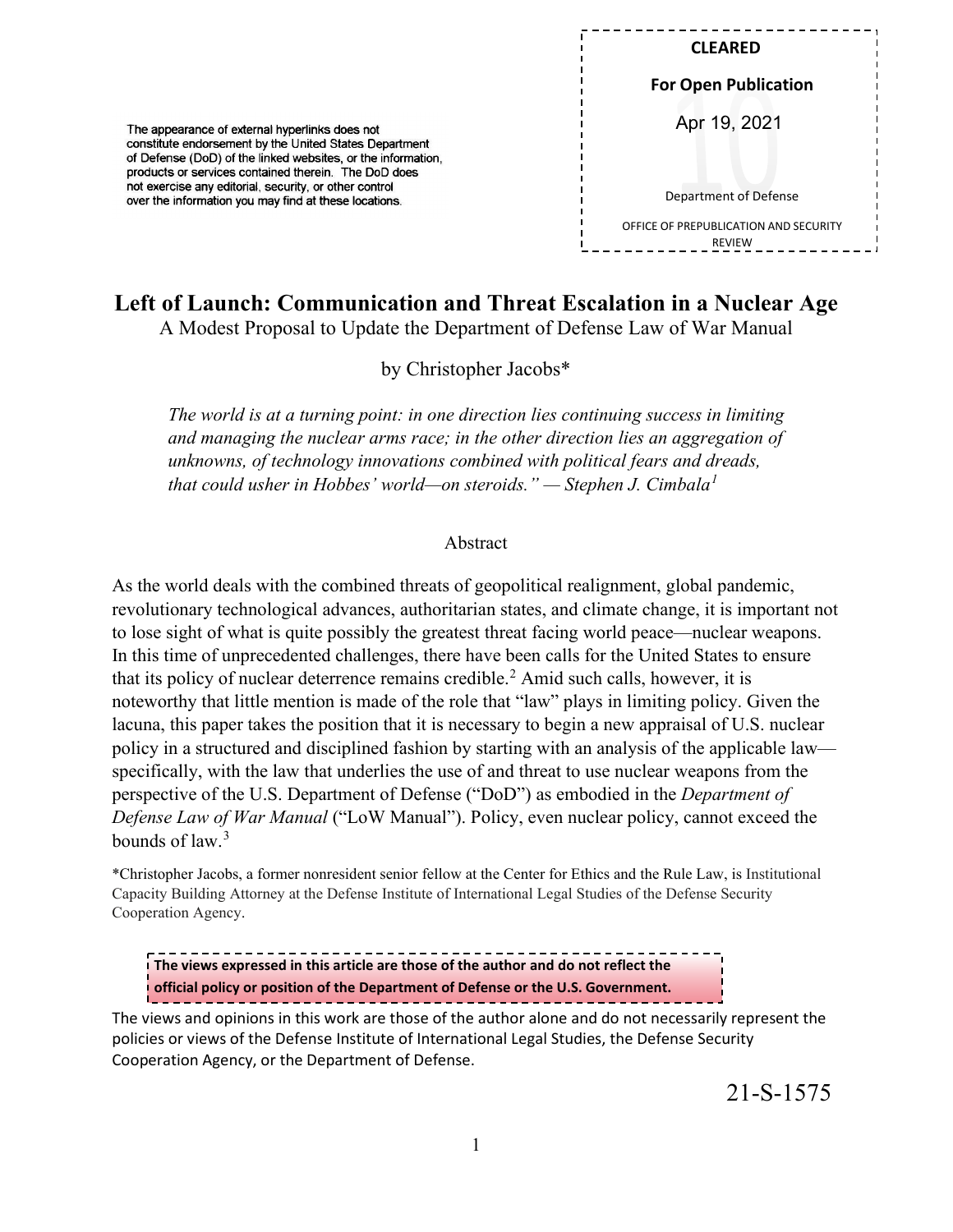The International Court of Justice (ICJ) issued a ruling on nuclear weapons in 1996 in a decision known as the *Nuclear Weapons* advisory opinion.<sup>[4](#page-19-3)</sup> This opinion made clear that a legal regime currently operates in the field of nuclear weapons. The applicable law is International Humanitarian Law (IHL), also referred to as the law of armed conflict (LOAC) and the law of war (LoW). To its credit, the DoD assembled a document designed to detail the "laws" that both direct and circumscribe the U.S. military when it conducts military operations in other nations and places of the world. This document is known as the *Department of Defense Law of War Manual*. The LoW Manual contains a relatively small section that addresses the laws of war that apply to the possession and use of nuclear weapons. This section acknowledges that military strikes utilizing nuclear weapons must undergo the same legal analysis as any use of conventional weapons.<sup>[5](#page-19-4)</sup> Such legal analyses apply five core principles of the LOAC to any proposed military strike.

The abbreviated treatment of nuclear weapons in the LoW Manual does not incorporate an analysis of all five principles. Specifically, it fails to address the principles of military necessity, humanity, and honor with respect to the use of nuclear weapons. It also fails to include a discussion of the law surrounding the issuance of threats to use nuclear weapons. This paper contends that to bring the LoW Manual into compliance with the current state of international law as it applies to nuclear weapons, the United States should, at a minimum, add three paragraphs to § 6.18 of the LoW Manual. This paper also provides draft language for each of these paragraphs.

#### *1. Introduction*

Current U.S. nuclear strategy, policies, and posture reviews focus primarily on protecting America, its allies, and its partners from a volatile mix of nuclear, chemical, biological, conventional, and cyber threats.<sup>[6](#page-19-5)</sup> Myriad documents designed to achieve this end, however, pay little heed to the role that law plays (or should play) in the formulation of nuclear policy. As the use of or threats to use nuclear weapons necessarily implicate international humanitarian law (IHL), the absence of the applicability of such law to nuclear policy is in sharp contrast to the United States' long tradition of respect for, participation in, and commitment to the laws of war.<sup>[7](#page-19-6)</sup> Within the U.S. military, the applicable law is outlined in the *Department of Defense Law of War Manual*. The manual's current treatment of the law of armed conflict applicable to nuclear weapons largely ignores several key principles. This is problematic and demands review and, where necessary, augmentation.

Given the many issues simultaneously at play in the current nuclear landscape, it is not surprising that law has received little attention. The ways that different nations have responded to and positioned themselves to emerge from the shadow of the global pandemic highlight the fact that a global power shift is underway.<sup>[8](#page-20-0)</sup> The United States is no longer the global hegemon it once was, though just how far it has fallen remains to be seen. What is undeniable is that China is ascending along all traditional facets of state power: diplomatic, informational, military, and economic.<sup>[9](#page-20-1)</sup> The changing power dynamic, however, is particularly relevant to the possession and use of nuclear weapons. During and after the Cold War, arms control measures by the United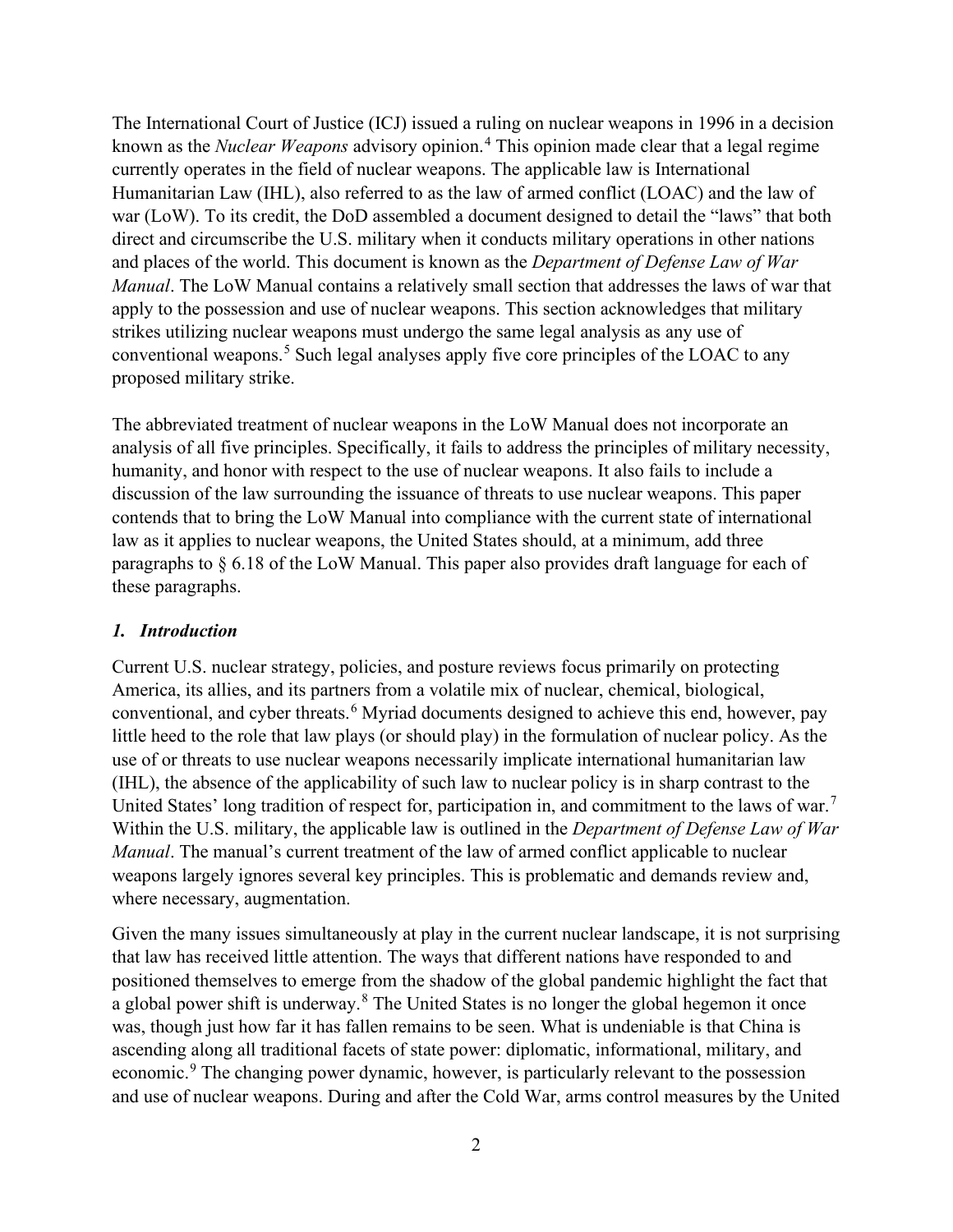States and Russia resulted in significant reductions.<sup>[10](#page-20-2)</sup> Today, however, the number of countries that pose a nuclear threat to the United States has increased and the threat has magnified.<sup>[11](#page-20-3)</sup> The Pentagon recently announced that China is on pace to double its current arsenal of 200 nuclear weapons over the next 10 years.<sup>[12](#page-20-4)</sup> Adding insult to injury, other nations such as Saudi Arabia, South Korea, and Germany have demonstrated interest in joining the nuclear club.<sup>[13](#page-20-5)</sup>

The world has grown complacent by the initial success of post-Cold War efforts to prevent the proliferation of nuclear weapons and reduce the size of nuclear arsenals. These efforts to limit the dangers of nuclear escalation remain counterbalanced by the need to maintain strategic deterrence. For U.S. allies, this means that the credibility of extended deterrence is a function of U.S. resolve. Unfortunately, that credibility is in jeopardy. It is the victim of increasing questions surrounding the United States' commitment to NATO and its allies in other geographic reaches of the world.<sup>[14](#page-20-6)</sup> Dysfunctional U.S. foreign policy has eroded trust. The situation is exacerbated by the current state of political polarization within the United States—a situation that leaves allies and adversaries with doubts as to whether the United States will honor its commitments from one administration to the next. These pressures make it more likely, not less, that nations will entertain the idea of procuring nuclear weapons.<sup>[15](#page-20-7)</sup>

While technological advances may make it possible to scale down large nuclear arsenals, those same advances may also increase the potential for nuclear escalation and brinksmanship. Cyber weapons have introduced an entirely new form of threat to nuclear command and control systems.<sup>[16](#page-20-8)</sup> As the Russian hack of the information technology firm SolarWinds has shown, even the United States Department of Energy and the National Nuclear Security Administration are not immune from intrusive cyberattacks and cyber espionage.<sup>[17](#page-20-9)</sup> The ubiquitous nature of telecommunications and social media has also increased the likelihood of escalatory events, as has the emergence of machine learning, artificial intelligence, and hypersonic missiles. Technology has opened pathways for malign actors to level the playing field, and they are no longer dependent on the resources of a state to support their efforts. For example, individual actors already possess the tools to hack the Twitter account of a world leader to issue fake nuclear threats or falsely proclaim a nuclear launch. The reality of this danger has even renewed dormant debates over the propriety of "no first use" proclamations and efforts to remove a sovereign leader's sole launch authority.<sup>[18](#page-20-10)</sup> In short, while technology has improved the precision, speed, and lethality of nuclear weapons, it has also enabled malign actors to shorten the decision cycle of world leaders contemplating nuclear strikes or counterstrikes. The increased speed of multiple attack vectors makes sound decision-making more difficult—and the consequences of poor decision-making more deadly.

Despite decades of nuclear non-use, the danger of an intentional or unintentional nuclear strike is greater than ever. All the aforementioned threats demand serious attention. Yet, when all things are given priority, nothing is prioritized. Clearly, efforts to improve, protect, exploit, or counteract each of these threats must proceed simultaneously. One component of national security demands more attention than others, however, given its ability to impact all the other lines of effort—the law. At a time of tremendous uncertainty, the stabilizing force of the law is desperately needed.<sup>[19](#page-20-11)</sup> This, of course, begs the larger question—the role that "law" plays in the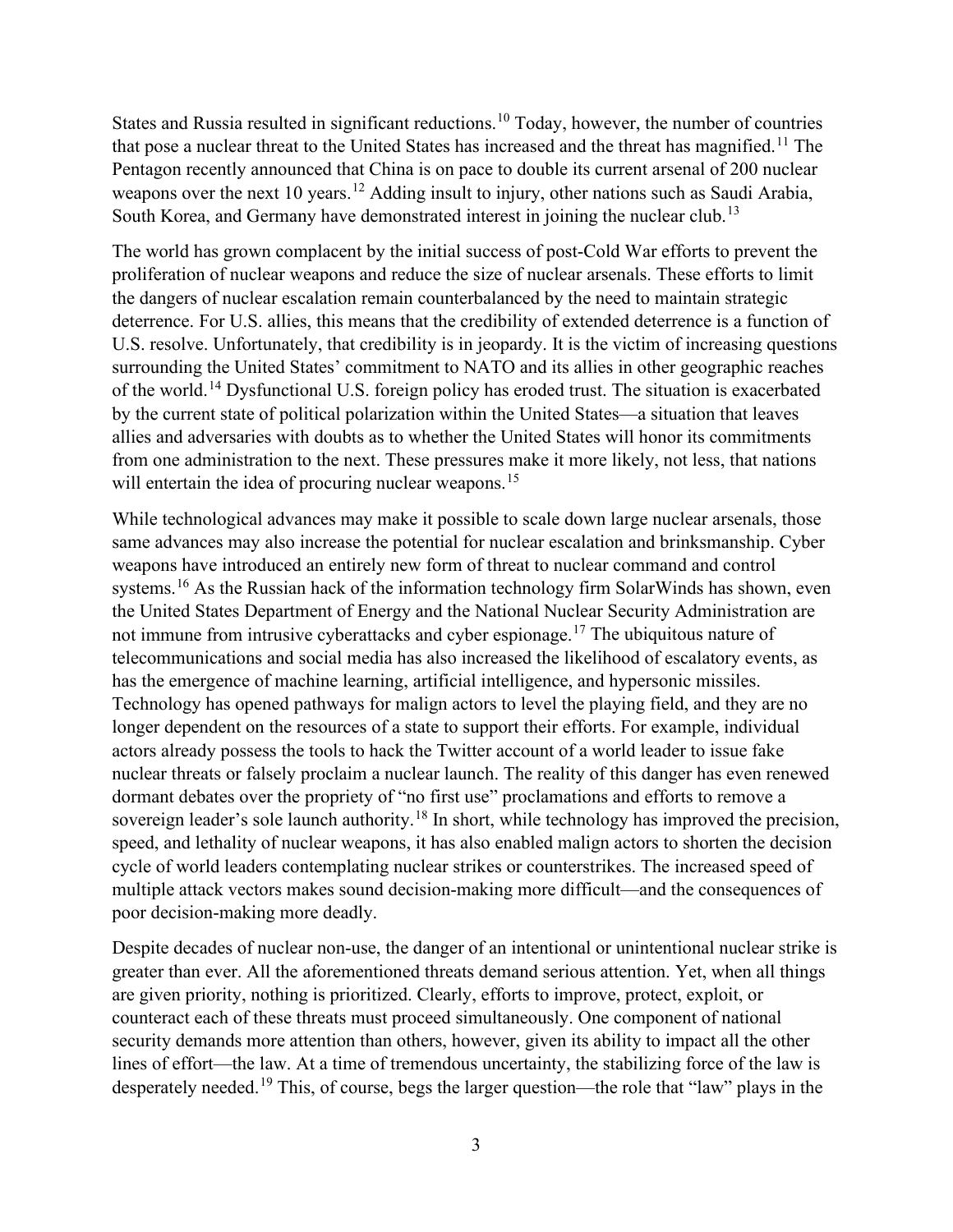development, possession, use of, or threat to use nuclear weapons. Has law been usurped by theories of strategy and self-defense? The Center for Ethics and the Rule of Law (CERL) is a nonpartisan interdisciplinary institute dedicated to preserving and promoting the rule of law in  $21<sup>st</sup>$  century national security, warfare, and democratic governance. To promote the primacy of the rule of law, this paper identifies and analyzes (from a U.S. perspective) the body of law that presently governs nuclear weapons. The purpose of this effort is to determine whether the United States' elicitation of the applicable law is consistent with International Humanitarian Law. This academic exercise is but the first of many to renew debate over the propriety of current nuclear policy and the legality of nuclear weapons moving forward.

#### *2. Background*

U.S. commitment to IHL compliance is embodied in the *Department of Defense Law of War Manual* ("LoW Manual"), the preeminent law of war resource for commanders, legal practitioners, soldiers, and civilian employees within the Department of Defense.<sup>[20](#page-20-12)</sup> Of the 1,193 pages in the LoW Manual, however, fewer than three are dedicated to nuclear weapons.<sup>[21](#page-20-13)</sup> Within this abbreviated treatment, the United States maintains that it is lawful to possess and use nuclear weapons and that specific U.S. nuclear policies can be found in more focused policy documents.[22](#page-20-14) In doing so, the United States has elected to ground its interactions with nuclear weapons (i.e., procurement, maintenance, and use) in policy rather than  $law<sup>23</sup>$  $law<sup>23</sup>$  $law<sup>23</sup>$ . The practical import of this decision is to subordinate "law" to "policy" when it comes to the possession and potential use of the most catastrophic weapon history has ever known.

The current practice is problematic because the subordination of law to policy creates a dangerous gap between U.S. actions and U.S. obligations under IHL, thereby leaving potential room for nuclear policy to unlawfully operate outside the bounds of the law. Amending the LoW Manual to more fully account for and respect the international law that regulates nuclear weapons will expose the inadequacies of current U.S. nuclear policy and result in a safer, more consistent approach over time and across presidential administrations. Updating the LoW Manual's treatment of nuclear weapons is but the first of many steps required to ensure that law fulfills its role in regulating the use of the most dangerous weapon created by man.

#### *3. The International Law Applicable to Nuclear Weapons*

#### *3.1 Overview*

In its watershed 1996 *Nuclear Weapons* advisory opinion, the International Court of Justice (ICJ) held that while there is currently no *per se* prohibition on the use of nuclear weapons, their use (and the threat of their use) is conditioned upon compliance with the requirements of the international law applicable in armed conflict.<sup>[24](#page-21-0)</sup> Pursuant to LOAC/IHL, nuclear weapons must only be directed against military objectives.[25](#page-21-1) Additionally, under the LOAC principle of proportionality, attacks using nuclear weapons must not be conducted when the expected incidental harm to civilians is excessive compared to the military advantage expected to be gained.[26](#page-21-2) Even when directing attacks against legitimate military objectives, nuclear possessor states, like the United States, may not employ means or methods of warfare of a nature to cause "unnecessary suffering to combatants: it is accordingly prohibited to use such weapons causing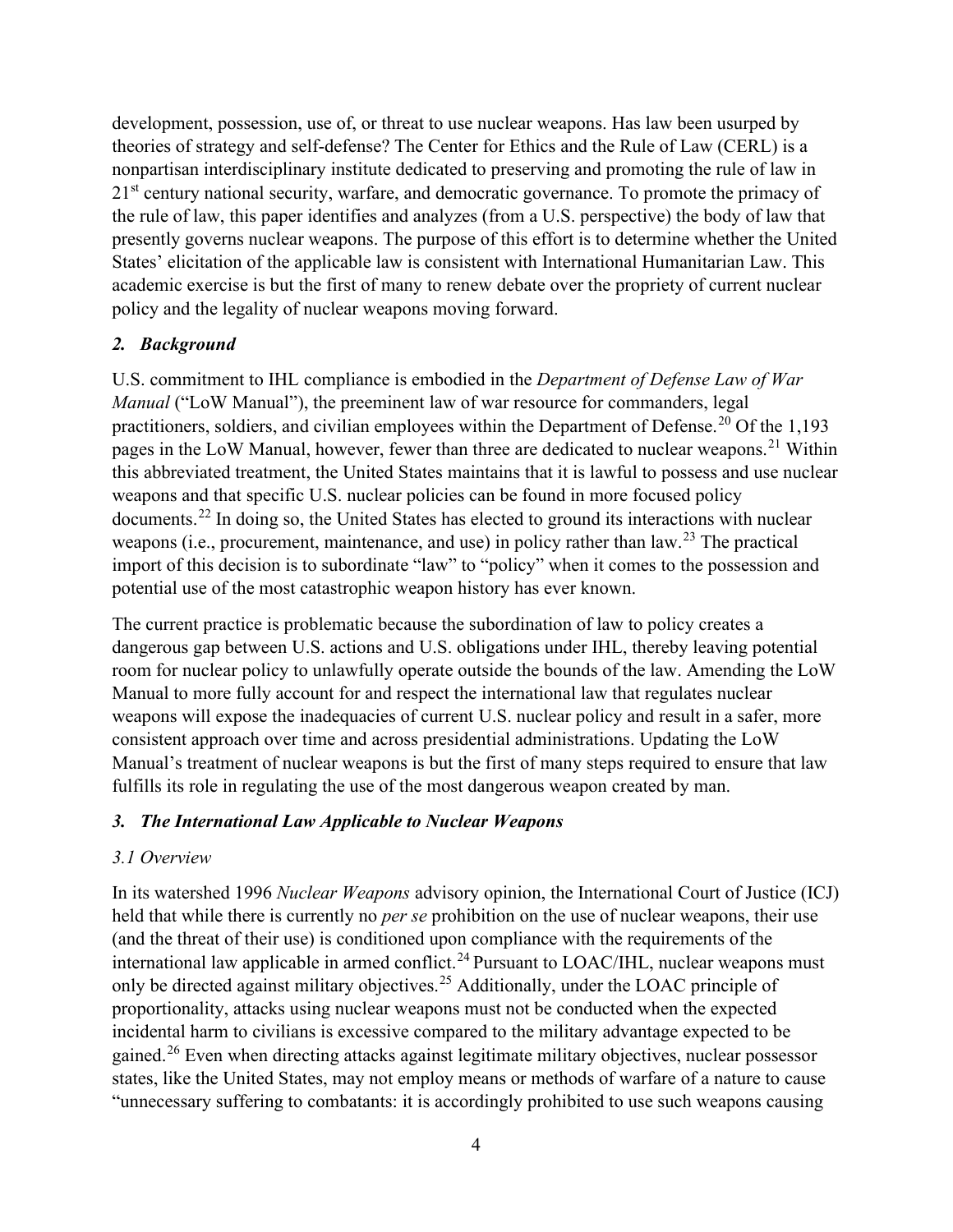them such harm or uselessly aggravating their suffering."[27](#page-21-3) Given the potential for catastrophic levels of death and destruction occasioned by nuclear weapons, the ICJ unanimously held that the threat or use of such weapons would generally be contrary to the rules of international law applicable in armed conflict. $28$ 

The LoW Manual makes no reference to the constrictive language employed by the ICJ in its 1996 advisory opinion on nuclear weapons nor does it justify its failure to do so. By eschewing any reference to the actual holdings of the ICJ, the United States undercuts its claim as champion of the rule of law. This paper proposes a solution to this problem by amending two paragraphs and adding a paragraph to § 6.18 of the LoW Manual. The proposed amendments would ensure that any targeting analysis involving nuclear weapons must incorporate all five of the principles of LOAC espoused by the DoD. The proposed additional paragraph would be drafted to reinforce the notion that IHL not only regulates the use of nuclear weapons but the threat of their use as well. Such legal acknowledgment would have tremendous ramifications on the U.S. policy of nuclear use and deterrence, especially for policy that is predicated upon the threat of assured retaliation.

In the United States, the decision to launch nuclear weapons is vested solely in the president.<sup>[29](#page-21-5)</sup> Given this immense responsibility and authority, the president is uniquely capable of issuing threats to use nuclear weapons, whether intentional or unintentional. Such a concentration of decision-making power begs the question—is it legal to threaten a nuclear strike when the attack itself would otherwise violate LOAC/IHL? Given that the Founding Fathers attempted to divide the war power between the executive and legislative branches of the U.S. federal government, it is possible for Congress to play more of a role in both establishing nuclear policy and in limiting the president's outsized authority. Whether Congress would seek to assert its war powers authority in the context of nuclear threats is a political matter beyond the scope of this paper. Even in the absence of Congressional action, however, the authority of the president to issue nuclear-tinged threats remains circumscribed by law. The same principles of LOAC/IHL that apply to the use of nuclear weapons also apply to threats to use such weapons.<sup>[30](#page-21-6)</sup>

#### *3.2 History of U.S. Compliance with the Law of War (International Humanitarian Law)*

Since its founding, the United States has been steadfastly committed to conducting military operations in compliance with the law of war. While this commitment is expressed in multiple voices, its very expression supports the sincerity with which it has been held by U.S. politicians, policymakers, and practitioners alike.

In his book *Lincoln's Code: The Laws of War in American History*, John Fabian Witt confronts the issue of whether an accurate reading of U.S. history shows that the United States genuinely complies with the law of war or instead cynically uses the notion of compliance to mask the pursuit of other political objectives.<sup>[31](#page-21-7)</sup> As Witt poignantly notes,

At their best, the laws of war have served as tools of practical moral judgment in moments of extreme pressure. If the law of war is to do this work, however, and not merely be thrown overboard at the first sign of danger, it will have to rest on a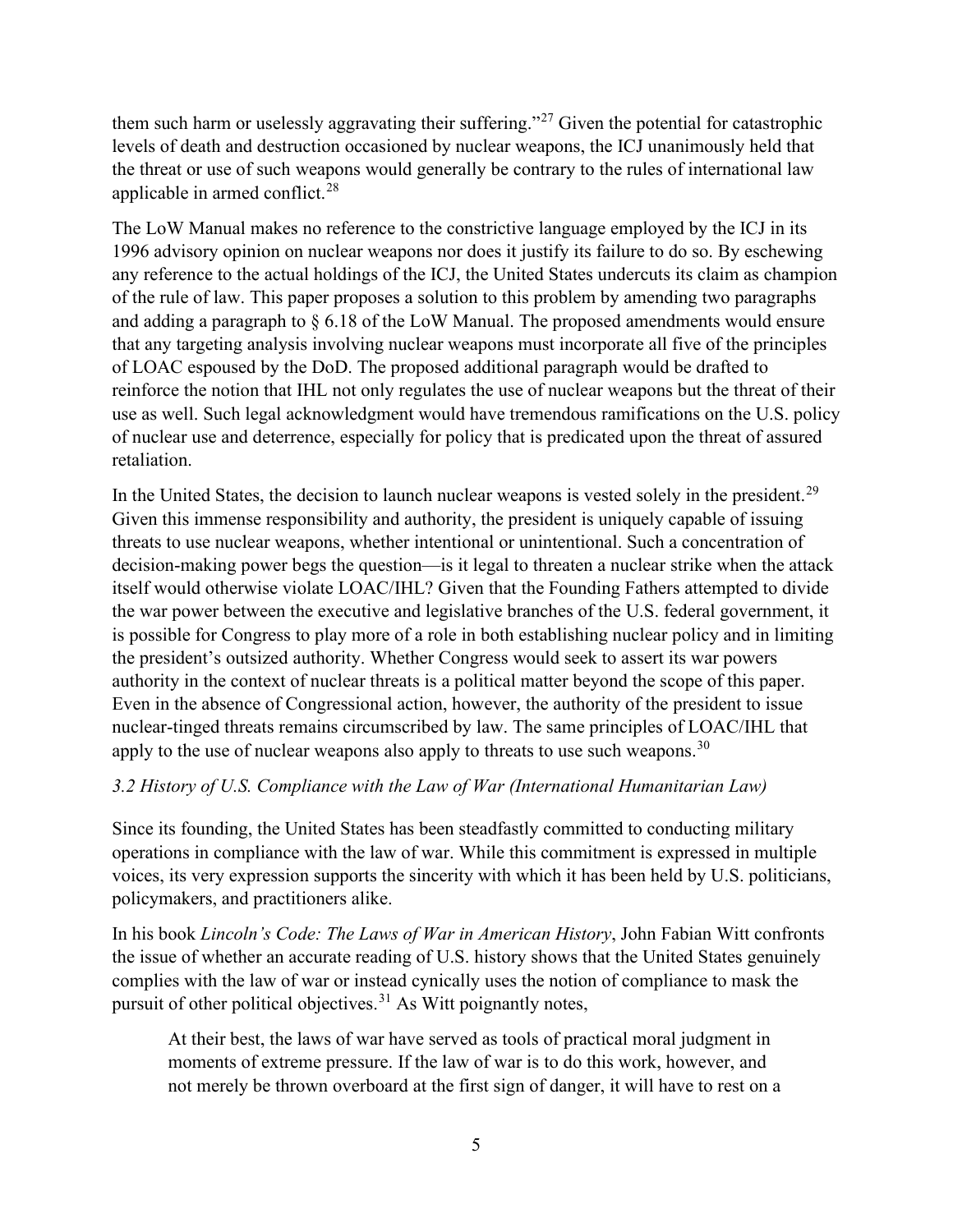better conception of the relationship between our ideals and our practices than the current historical conventions entail.<sup>[32](#page-21-8)</sup>

In this light, what will history say about the evolution of U.S. nuclear policy? Has the United States been faithful to its international legal obligations with respect to the possession and nonproliferation of nuclear weapons? Has it sufficiently promoted the development of customary international law that "reaffirm[s] faith in fundamental human rights, in the dignity and worth of the human person, in the equal rights of men and women and of nations large and small  $\ldots$  "?<sup>[33](#page-21-9)</sup> In short, do official pronouncements by the United States accurately reflect the current standing of LOAC/IHL with respect to the possession, use of, or threat to use nuclear weapons? The history of U.S. action in the field of nuclear weapons suggests that a policy untethered to law falls short as a guide and that the country has failed to live up to its international legal obligations in this area.

When it comes to the moments of "extreme pressure" mentioned by Professor Witt, it is difficult to imagine a more dire situation than one posed by the threat or use of nuclear weapons. This fact did not go unnoticed by the ICJ in its *Nuclear Weapons* advisory opinion wherein the court noted that "[t]he destructive power of nuclear weapons cannot be contained in either space or time. They have the potential to destroy all civilization and the entire ecosystem of the planet."<sup>[34](#page-22-0)</sup> Given the sheer destructive power of nuclear weapons and the catastrophic procession of events that would ensue from the use of even a single low-yield warhead, it is imperative that U.S. policy on the use (or threatened use) of nuclear weapons complies with all applicable international laws, both positive and customary.

In a 2011 law review article titled *Nuclear Weapons and Compliance with International Humanitarian Law and the Nuclear Non-Proliferation Treaty*, the nuclear law and policy experts Charles J. Moxley, Jr., John Burroughs, and Jonathan Granoff declared that "[t]here is a pressing need to promptly set forth exactly what the requirements are to bring the current policies of nuclear weapons states into compliance with IHL … and the NPT [Nuclear Nonproliferation Treaty]."<sup>[35](#page-22-1)</sup> Nearly a decade removed from that article, the situation has not improved. Worse, U.S. policy on nuclear weapons continues to push against international legal norms and, as seen in the LoW Manual, attempts to re-characterize the applicable law. In doing so, the United States risks becoming a polity that, as Witt would put it, cynically and callously uses the law to mask its true political intentions.

In their article, Moxley, Burroughs, and Granoff also squarely address the dissonance between U.S. nuclear weapons policy and international law. They accomplish this by establishing that the U.S. government "recognizes that the use of nuclear weapons is subject to IHL, including the rules of distinction/discrimination, proportionality, and necessity, and the corollary requirement of controllability."[36](#page-22-2) Citing numerous manuals, handbooks, and publications from the DoD and its various subordinate military services, the authors compare U.S. nuclear policy with underlying legal doctrines, thereby exposing the growing disparity between law and policy. They conclude that "[a]nalyses of nuclear weapons issues by governmental and private experts across the political spectrum routinely fail to take into consideration the requirements of international  $law.$ "[37](#page-22-3)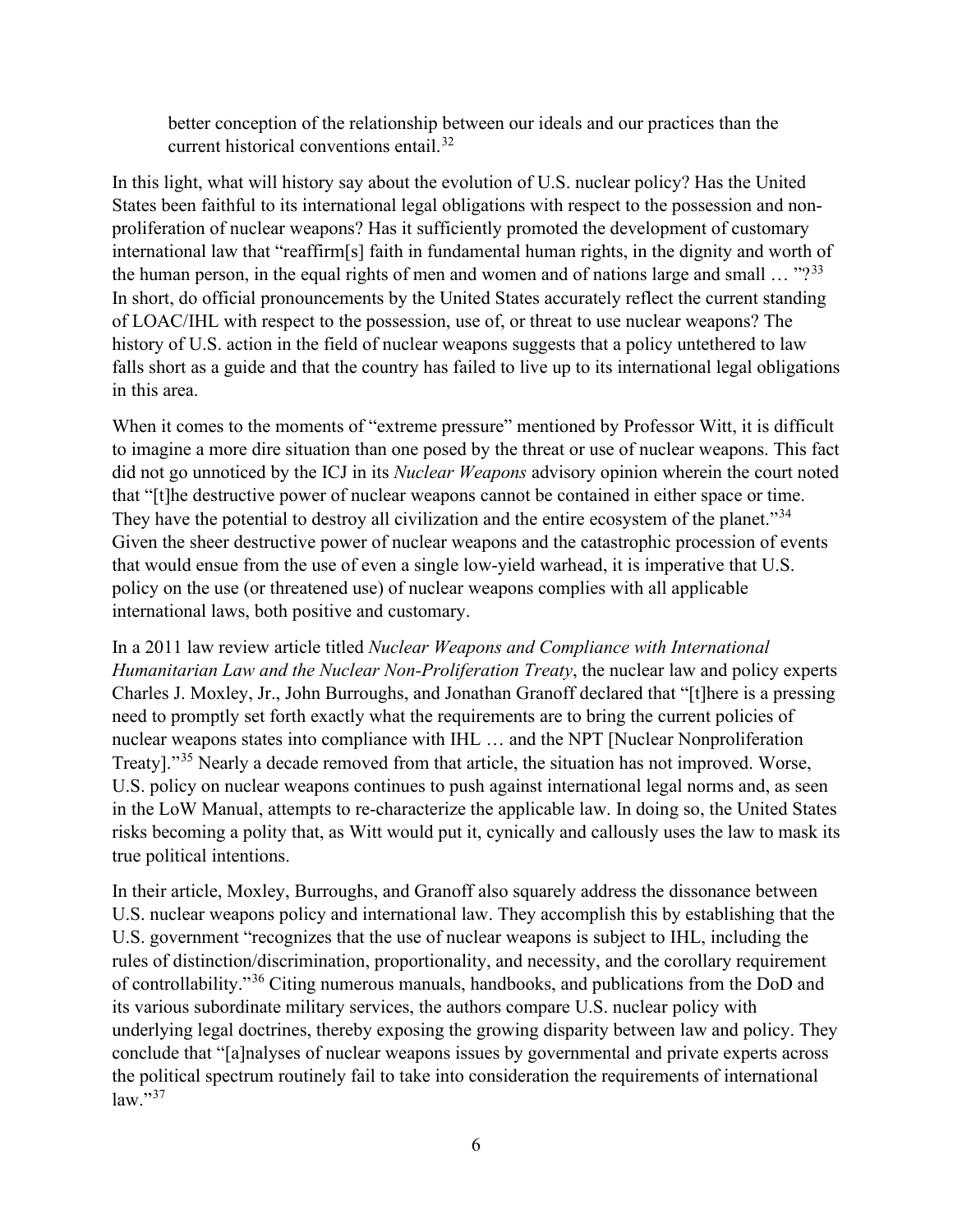Moxley, Burroughs, and Granoff drive the point home by detailing how IHL applies not just to the use of nuclear weapons but to threats to use such weapons as well. Their position on this issue is unequivocal: "[IHL] regulates threats as well as overt actions, making it unlawful for states—and individuals acting on behalf of states—to threaten actions that are contrary to IHL. This becomes of central significance to the policy of nuclear deterrence, which is founded on the threat to use nuclear weapons."[38](#page-22-4) Because U.S. nuclear policy is inherently bounded by law, one can infer from the position of the authors that any U.S. pronouncements on the law applicable to either the threat or actual use of nuclear weapons must fall within the bounds of LOAC/IHL.

To fully appreciate the significance of their finding, one can look to the U.S. position on the global war on terror and the respect that previous administrations have had for adhering to and even establishing international law in this arena. President Obama drew upon not only the history of U.S. compliance with the law of war but also the leadership role played by the United States in its development to document his administration's compliance with IHL in its prosecution of the global war on terror. The following excerpt from Obama's foreword to the December 2016 *Report on the Legal and Policy Frameworks Guiding the United States' Use of Military Force and Related National Security Operations[39](#page-22-5)* addresses this in detail:

From President Lincoln's issuance of the Lieber Code during the Civil War to our nation's leadership at the Nuremberg Trials following World War II, the United States has a long history of emphasizing the development and enforcement of a framework under which war can be waged lawfully and effectively, with due regard for humanitarian considerations, and consistent with our national interests and values. Consistent with this long tradition, since my first days in office I have underscored the importance of adhering to standards—including international legal standards—that govern the use of force. Far from eroding our nation's influence, I have argued, adherence to these standards strengthens us, just as it isolates those nations who do not follow such standards. Indeed, as I have consistently emphasized, what makes America truly remarkable is not the strength of our arms or our economy, but rather our founding values, which include respect for the rule of law and universal rights.<sup>[40](#page-22-6)</sup>

Conspicuously absent from President Obama's framework was the U.S. position on the possession, use of, and threat to use nuclear weapons. The Obama administration acknowledged this shortcoming, noting that "[w]hile the report … does not address all conceivable legal aspects or justifications for the use of military force in every context, it does describe in detail key frameworks that guide the United States' use of military force and related national security operations."[41](#page-22-7) The report makes it clear that any use of force undertaken by U.S. military forces overseas will comply with "the body of international law known as the *jus ad bellum*" and that all such operations will be "conducted consistent with the law of armed conflict, also known as the *jus in bello*."[42](#page-22-8)

The Trump administration continued to utilize the policy outlined in the report. This was due in part to the passage of § 1264 of the National Defense Authorization Act (NDAA) for Fiscal Year 2018.[43](#page-22-9) The Trump administration update to the report was dated March 12, 2018 (2018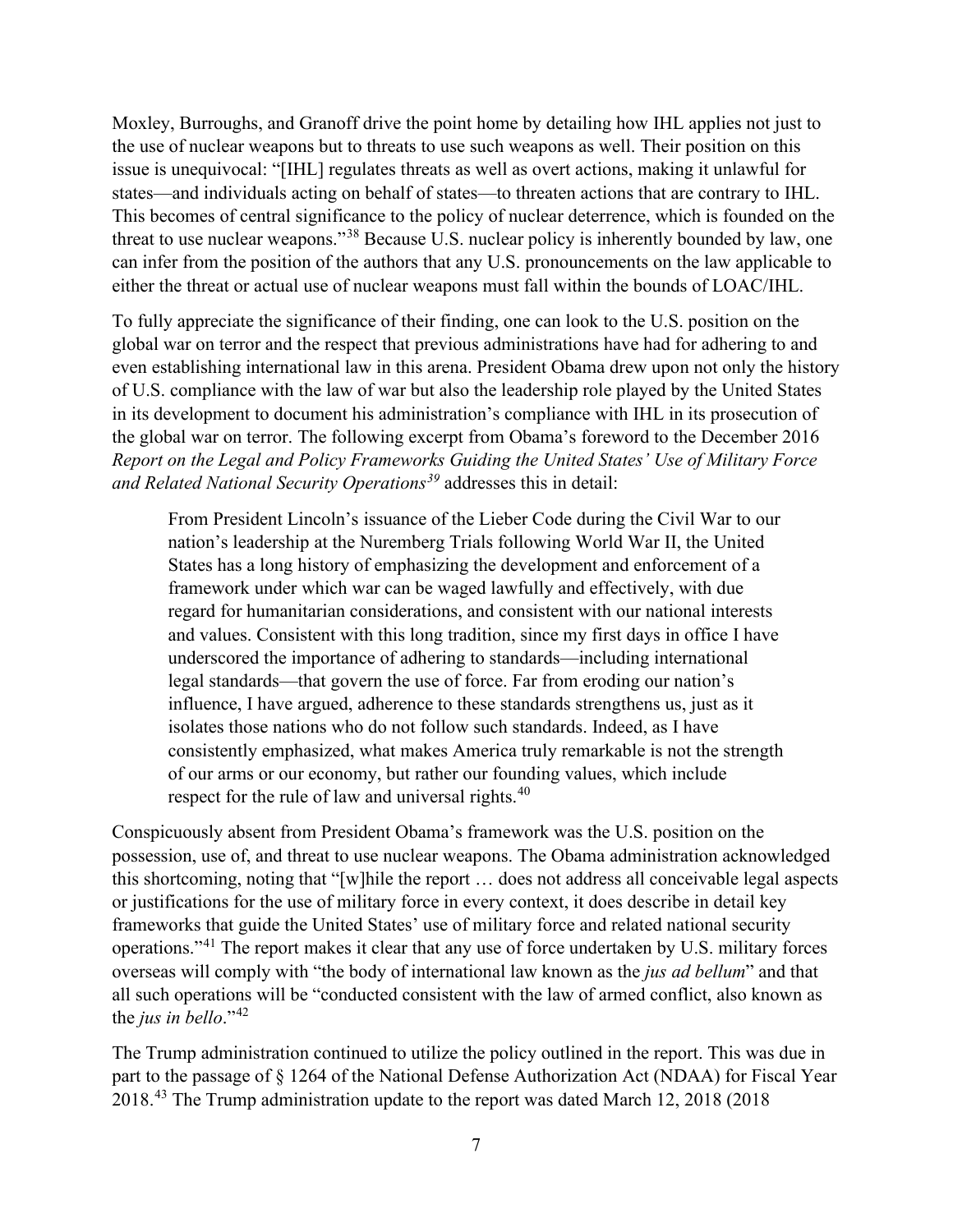Guidance).<sup>[44](#page-22-10)</sup> This "Guidance" reiterated the legal, factual, and policy bases for the report. One section of the 2018 Guidance was titled "United States Policies Regarding Targeting and Incidental Civilian Casualties." According to this section,

The United States remains committed to complying with its obligations under the law of armed conflict, including those that address the protection of civilians, such as the fundamental principles of necessity, humanity, distinction, and proportionality. In addition to American values and legal imperatives that guide U.S. forces in the protection of civilians, protecting civilians is fundamentally consistent with mission accomplishment and the legitimacy of operations.<sup>[45](#page-22-11)</sup>

Thus, in situations where military operations may lead to civilian casualties, the United States has recognized its obligation to conduct a thorough targeting analysis incorporating all LOAC principles. As Moxley, Burroughs, and Granoff show us, these principles must also apply in the context of nuclear weapons.

#### *4. The DoD Law of War Manual*

For the U.S. military, the law applicable during military engagements is carefully detailed in the LoW Manual. The current LoW Manual was promulgated in June 2015 and amended on May 31, 2016.[46](#page-22-12) According to its preface, "This manual is a Department of Defense (DoD)-wide resource for DoD personnel—including commanders, legal practitioners, and other military and civilian personnel—on the law of war."[47](#page-22-13) In essence, the LoW Manual delineates the U.S. position on the duties and responsibilities imposed by IHL on the United States, its leaders, and its military forces. To this end, the first sentence of the LoW Manual states the purpose of the document, which is "to provide information on the law of war to DoD personnel responsible for implementing the law of war and executing military operations."[48](#page-22-14) In the context of nuclear weapons, the individuals who bear this responsibility are the men and women of the U.S. military.

As a single-source document for practitioners, the LoW Manual professes to accurately restate IHL to guide future U.S. military conduct and ensure adherence to international legal norms. The authors describe it as "an institutional publication [that] reflects the views of the Department of Defense, rather than the views of any particular person or DoD component. An effort has been made to reflect ... sound legal positions based on relevant authoritative sources of the law."<sup>[49](#page-22-15)</sup> Documenting the current state of the law regarding nuclear weapons is critical to transform the LoW Manual from a legal treatise to a guide for practitioners and policymakers.

For the men and women of the U.S. military, having a manual that contains the fundamental rules of war and complying with its contents is more than just an obligation—it is a matter of honor. Stephen W. Preston, who served as the DoD General Counsel at the time the LoW Manual went into effect, penned the LoW Manual's foreword, noting that:

The law of war is of fundamental importance to the Armed Forces of the United States…The law of war is part of who we are … the laws of war have shaped the U.S. Armed Forces as much as they have shaped any other armed force in the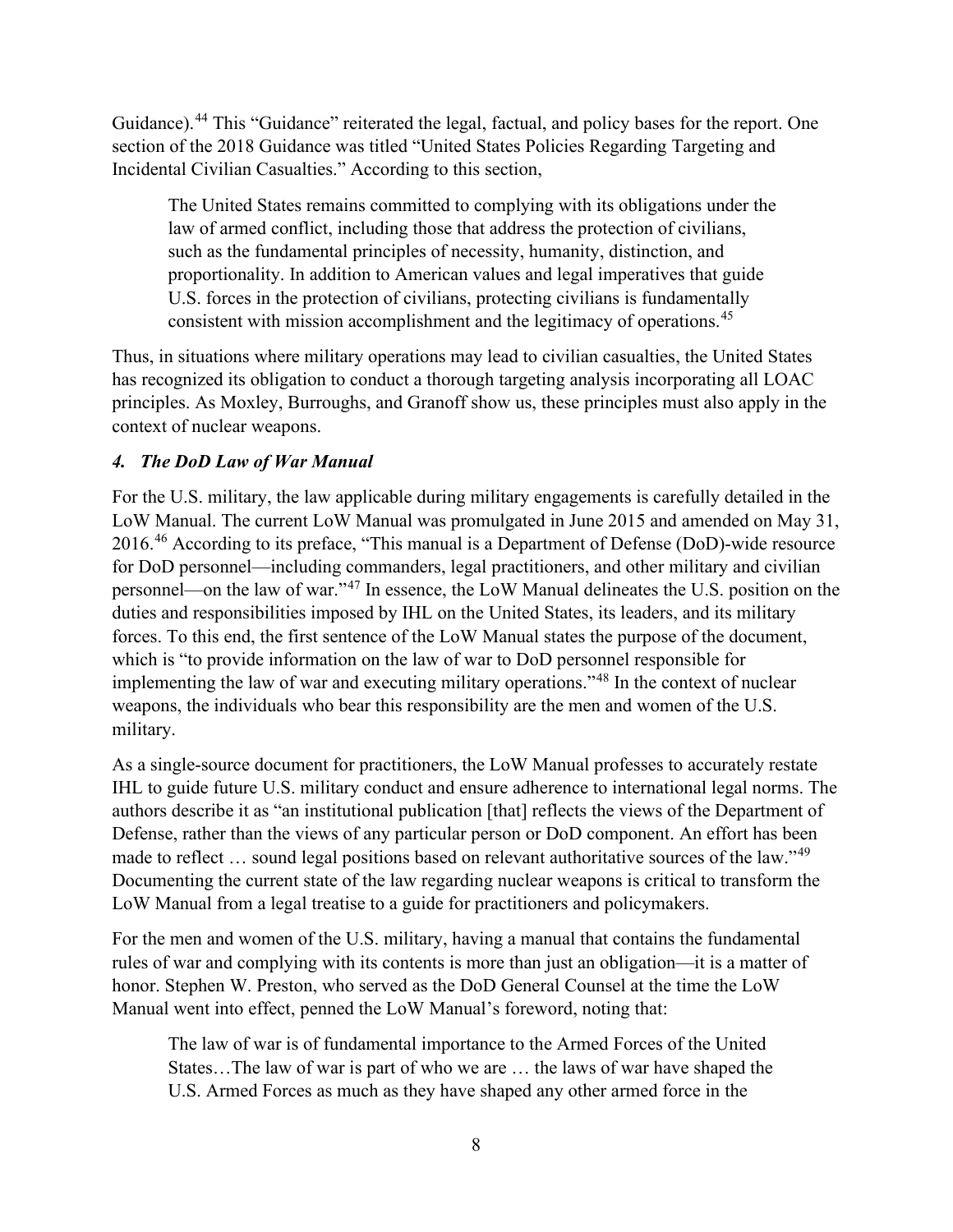world … [This manual] reflects the experience of this Department in applying the law of war in actual military operations, and it will help us remember the hardlearned lessons from the past. Understanding our duties imposed by the law of war and our rights under it is essential to our service in the nation's defense.<sup>[50](#page-22-16)</sup>

#### *4.1 The LoW Manual's Treatment of Nuclear Weapons*

Of the LoW Manual's 1,193 pages, the section on nuclear weapons (§ 6.18) takes up less than three. This brief discussion of nuclear weapons is broken down into five parts: § 6.18 introduction; § 6.18.1 - U.S. policy on the use of nuclear weapons; § 6.18.2 - nuclear weapons and arms control obligations; § 6.18.3 - additional Protocol I provisions and nuclear weapons; and  $\S 6.18.4$  - authority to launch nuclear weapons. Taking each of these subsections in turn, it is apparent that the text falls short of explaining the current status of LOAC/IHL with respect to nuclear weapons.

Section 6.18 opens with two paragraphs that set forth the U.S. position on the legality of nuclear weapons. The first paragraph mirrors the position taken by the United States in the *Nuclear Weapons* advisory opinion: because there is no explicit prohibition in either treaty or customary IHL regarding the use of nuclear weapons, such weapons are prima facie lawful. The second paragraph concedes that the LoW governs the use of nuclear weapons and lists two applicable principles that any such use must satisfy: discrimination and proportionality.

According to § 6.18.1, the United States articulates its justification for the use of nuclear weapons in national policy documents rather than in its LoW Manual. The manual quotes from the 2010 Nuclear Posture Review (NPR) for the proposition that the United States "would only consider the use of nuclear weapons in extreme circumstances to defend the vital interests of the United States or its allies and partners."[51](#page-22-17) This same statement is included in the 2018 NPR. However, the sentence following this quotation has changed considerably. In the 2010 NPR, it reads: "It is in the United States' interest and that of all other nations that the nearly 65-year record of nuclear non-use be extended forever."[52](#page-23-0) This stands in marked contrast to the 2018 NPR wherein the subsequent sentence now reads: "Nevertheless, if deterrence fails, the United States will strive to end any conflict at the lowest level of damage possible and on the best achievable terms for the United States, allies, and partners."[53](#page-23-1) While the United States remains committed to using nuclear weapons in extreme circumstances, the surrounding context driving such decision-making and the justification for use have changed dramatically. In the transition between two presidential administrations, the best interests of the United States have shifted from ensuring that nuclear weapons are never used again to ensuring a favorable outcome for the United States when nuclear weapons are used.

In § 6.18.2, the United States concedes that numerous arms control agreements regulate nuclear weapons but maintains that those agreements are "beyond the scope of this manual."<sup>[54](#page-23-2)</sup> The implication here is that while specific agreements may limit the "development, testing, production, proliferation, deployment, [and] use" of nuclear weapons, they do not prohibit U.S. possession. Furthermore, the LoW Manual reinforces the U.S. position that some of the nuclear agreements to which the United States is a party would not apply during armed conflict.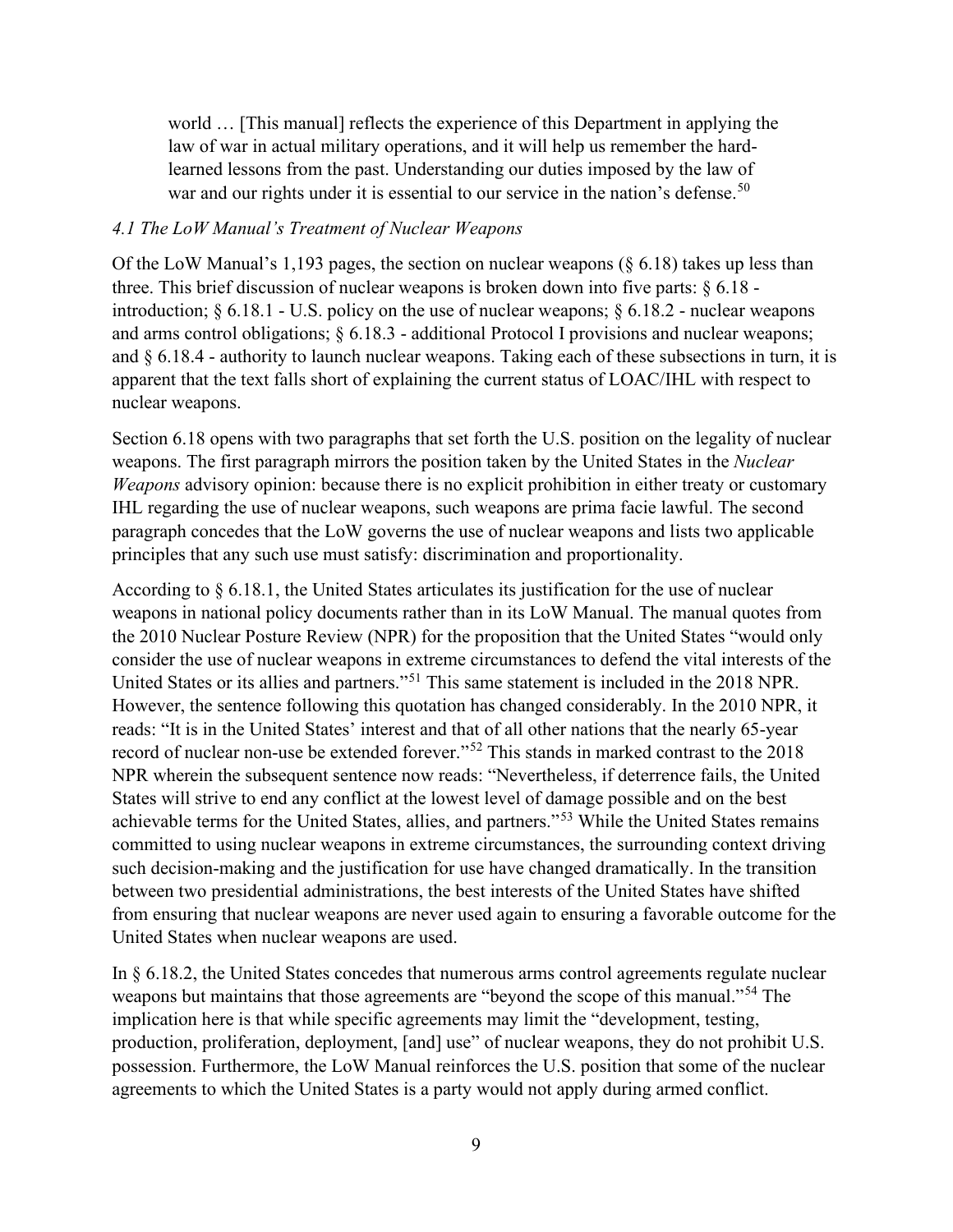In § 6.18.3, the LoW Manual reiterates the position of the United States and several of its allies: the provisions of Additional Protocol I to the Geneva Conventions only apply to conventional weapons, not nuclear weapons. In § 6.18.4, the manual asserts that the United States restricts the authority to launch nuclear weapons to the highest levels of government. However, the specific domestic laws and procedures surrounding their employment is, once again, "beyond the scope of this manual." Aside from scattered footnotes that reiterate arguments made by the United States while litigating the legality of the threat or use of nuclear weapons before the ICJ, that concludes the LoW Manual's treatment of nuclear weapons.

#### *4.2 Noteworthy Omissions in the LoW Manual*

Section 6.18 contains several noteworthy omissions. First, it fails to cite the ICJ's *Nuclear Weapons* advisory opinion. Instead, it refers only to written statements that the United States submitted to the court during the proceedings. In doing so, the LoW Manual takes the position that pronouncements by the United States on the current standing of IHL on nuclear weapons take precedent over ICJ holdings on the same subject. The LoW Manual paraphrases the ICJ's finding that "[t]here is in neither customary nor conventional international law any comprehensive and universal prohibition of the threat or use of nuclear weapons as such<sup> $155 155 155 -$ </sup> notably, without any reference to "threats." But it conspicuously excludes the court's finding that "[t]here is in neither customary nor conventional international law any specific *authorization* of the threat or use of nuclear weapons."[56](#page-23-4) As noted in chapter 2 of the LoW Manual, "The lack of an express prohibition in treaty law … does not necessarily mean that an action is lawful under *jus in bello*. When no specific rule applies, the principles of the law of war form the general guide for conduct during war."[57](#page-23-5) In addition to the principles of discrimination and proportionality whose application was conceded by the United States, additional LOAC principles play central roles in the context of using or threatening to use nuclear weapons.

#### *5. The Principles of the Law of Armed Conflict*

In total, the DoD LoW Manual identifies five principles of LOAC/IHL: military necessity; humanity; proportionality; distinction; and honor. All five are key to analyzing the use or threatened use of nuclear weapons. In accordance with  $\S 2.1.2.3$  of the manual, the "[1]aw of war principles work as interdependent and reinforcing parts of a coherent system."[58](#page-23-6) Therefore, any discussion of the relevant international law surrounding the use of and threats to use nuclear weapons must include a discussion of all LOAC principles.

Section 6.18, however, makes only an oblique reference to the existence of LOAC principles beyond distinction and proportionality—a footnote that indicates that "all plans must also be consistent with the *fundamental principles* of the Law of Armed Conflict."[59](#page-23-7) It does not specifically address the principles of military necessity, humanity, or honor with respect to the use of nuclear weapons.

Regarding the principle of proportionality, the treatment in  $\S 6.18$  consists of a brief restatement of the rule—"attacks using nuclear weapons must not be conducted when the expected incidental harm to civilians is excessive compared to the military advantage expected to be gained."<sup>[60](#page-23-8)</sup> Noticeably absent, however, is any discussion within  $\S 6.18$  of the superfluous injury rule or its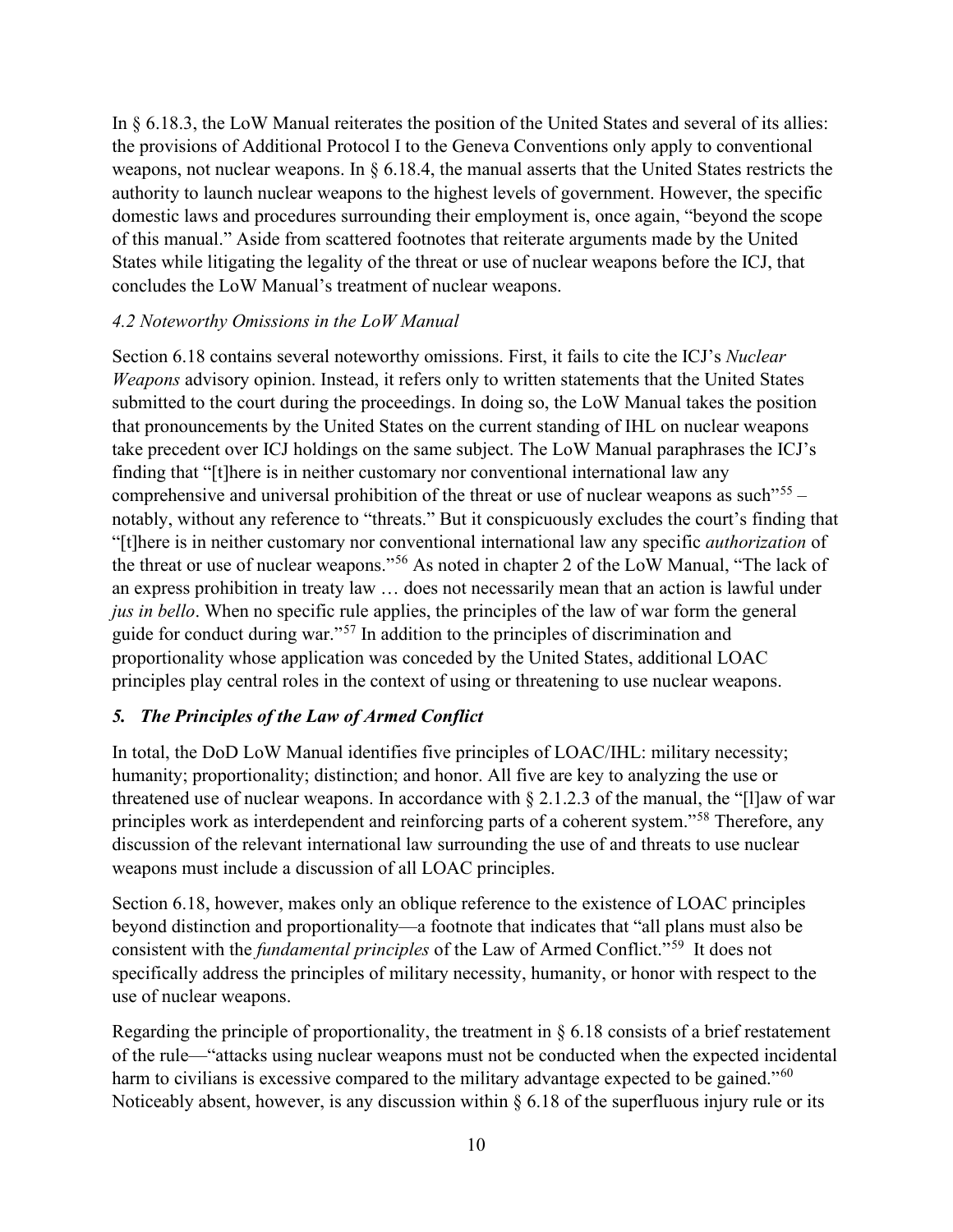corollary, weapons that necessarily cause excessive incidental harm. This discussion is included in the LoW Manual but is left to  $\S$  6.7.4, which notes in pertinent part that:

As with the superfluous injury rule, in assessing whether weapons necessarily cause excessive incidental harm, it will be important to consider whether the practice of States demonstrates that they are prohibited as such. For example, the United States regards nuclear weapons not to be inherently disproportionate weapons. $61$ 

This passage includes the following footnote:

*Written Statement of the Government of the United States of America*, 23, Jun. 20, 1995, I.C.J., Request by the United Nations General Assembly for an Advisory Opinion on the Legality of the Threat or Use of Nuclear Weapons ("Whether an attack with nuclear weapons would be disproportionate depends entirely on the circumstances, including the nature of the enemy threat, the importance of destroying the objective, the character, size and likely effects of the device, and the magnitude of the risk to civilians. Nuclear weapons are not inherently disproportionate.").<sup>[62](#page-23-10)</sup>

In short, the LoW Manual reiterates the position of the United States that whether a weapon is "inherently disproportionate" is entirely situationally dependent. In other words, because the United States could conceive of a way to use a nuclear weapon to attack a target (a ship in the open sea, for example) that would not cause excessive incidental harm to civilians, nuclear weapons are not inherently disproportionate weapons. This claim is belied by a later admission within § 6.7.4 that "Weapons that necessarily cause excessive incidental harm also include weapons whose uncontrollable nature is such that, even when directed against military objectives, they otherwise are expected invariably to cause excessive incidental harm."[63](#page-23-11) From a commonsense perspective this would naturally encompass nuclear weapons, especially when the anticipated civilian casualties would be in the magnitude of tens, if not hundreds, of thousands. Given the size of the U.S. nuclear arsenal, the United States cannot claim that all target sets are situated in locations such that a nuclear strike would not impact the civilian population. This issue is so pivotal to any discussion of the use or threatened use of nuclear weapons that it should be included in the LoW Manual's section devoted to nuclear weapons.

#### *5.1 Military Necessity*

Military necessity is defined in  $\S 2.2$  as "the principle that justifies the use of all measures needed to defeat the enemy as quickly and efficiently as possible that are not prohibited by the law of war."<sup>[64](#page-23-12)</sup> Whether military necessity exists depends in part on the nature of the associated "military objective." According to § 5.6.3, "Military objectives, insofar as objects are concerned, include 'any object which by its nature, location, purpose or use makes an effective contribution to military action and whose total or partial destruction, capture or neutralization, in the circumstances ruling at the time, offers a definite military advantage.'"[65](#page-23-13)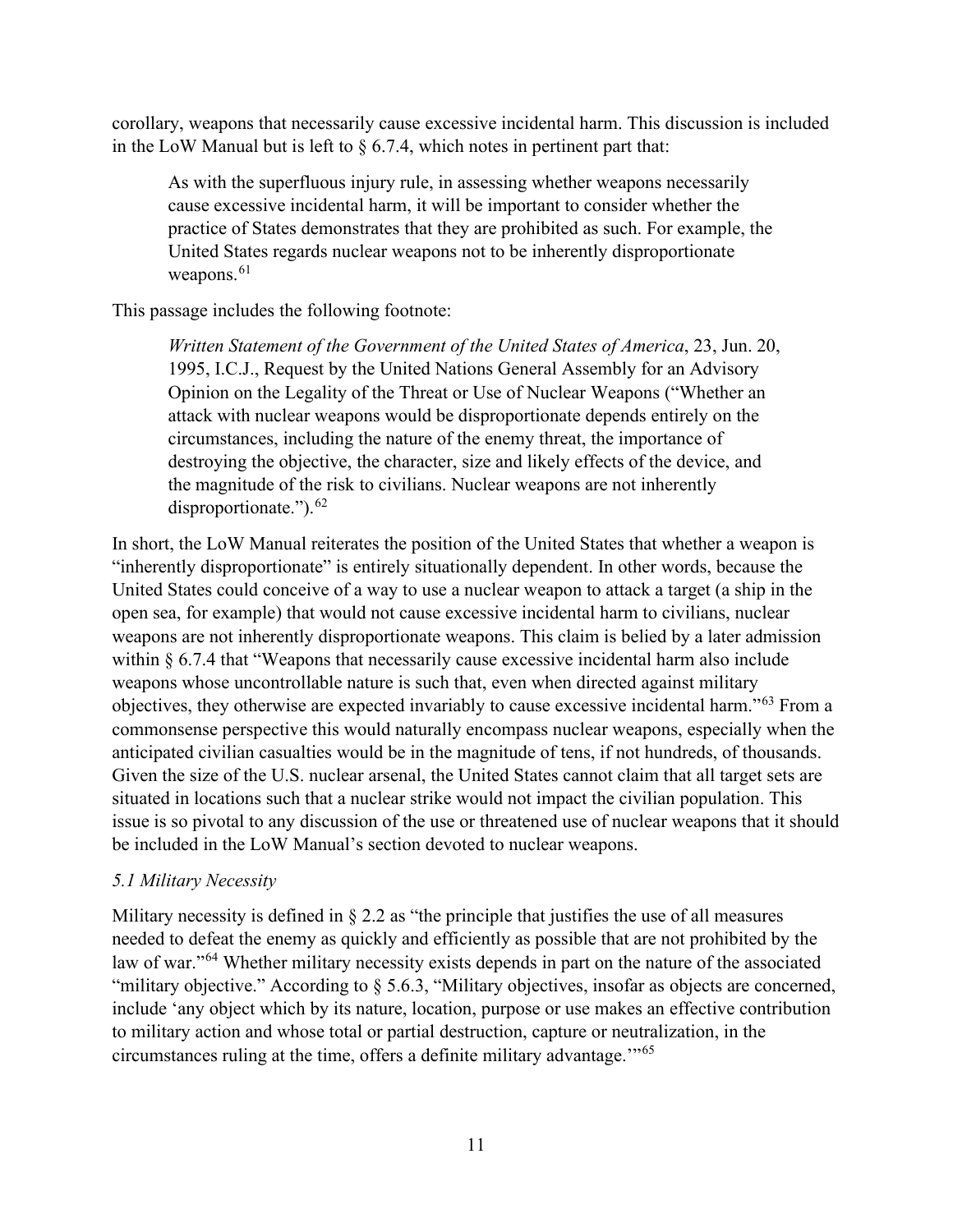Contrary to certain treaties that limit the term "military objective" to non-human objects, the LoW Manual "uses the term 'military objective' to include persons who may be made the object of attack."[66](#page-23-14) Noticeably absent from this category are civilians or those not taking an active part in hostilities (*see* § 5.6.2). Out of respect for the legal authority of military necessity, any discussion of the use of nuclear weapons must include a review of the potential impact such use might have on civilians and the legal ramifications thereof. Given the intense heat, immense blast radius, and extended period of nuclear fallout, however, there are conceivably only rare circumstances in which nuclear weapon use would not necessarily result in the infliction of an unacceptable level of damage to civilians and civilian objects. The near impossibility of carrying out a nuclear attack that will solely target legitimate military objectives suggests that nuclear weapons transcend any standard *jus in bello* "distinction" or "proportionality" analysis. Any serious discussion of the international law surrounding nuclear weapons must address the overlap among the principles of military necessity, distinction, and proportionality.

#### *5.2 Humanity*

The second LOAC principle not specifically mentioned in  $\S 6.18$  is that of humanity. The LoW Manual defines humanity in § 2.3 as "the principle that forbids the infliction of suffering, injury, or destruction unnecessary to accomplish a legitimate military purpose."[67](#page-23-15) This principle underlies various protections for combatants and civilians. For combatants, the principle of humanity prohibits "the use of means and methods of warfare of a nature to cause superfluous injury or unnecessary suffering [also referred to in the LoW Manual as the superfluous injury rule]."<sup>[68](#page-23-16)</sup> While many of the postulates that underlie the principle of humanity are designed to protect civilians and those rendered *hors de combat*, [69](#page-23-17) the prohibition on weapons calculated to cause unnecessary suffering is specifically designed to protect those lawfully engaged in combat. In accordance with  $\S 6.6.2$ , the rule "prohibits weapons that are designed to increase the injury or suffering of the persons attacked beyond that justified by military necessity."<sup>[70](#page-24-0)</sup> Further explanation is provided in footnote 126, which cites a statement the United States submitted to the ICJ during the *Nuclear Weapons* case:

This prohibition was intended to preclude weapons designed to increase the injury or suffering of the persons attacked beyond that necessary to accomplish the military objective. It does not prohibit weapons that may cause great injury or suffering if the use of the weapon is necessary to accomplish the military mission. For example, it does not prohibit the use of anti-tank munitions which must penetrate armor by kinetic-energy or incendiary effects, even though such weapons can produce severe and painful injuries.<sup>[71](#page-24-1)</sup>

The use of an anti-tank munition, though capable of devastating injuries, pales in comparison to the detonation of even one nuclear warhead. This disparity might explain why the principle of humanity is not mentioned in § 6.18 or any of its attendant footnotes. Alternatively, the humanitarian impact of a nuclear detonation is cataclysmic: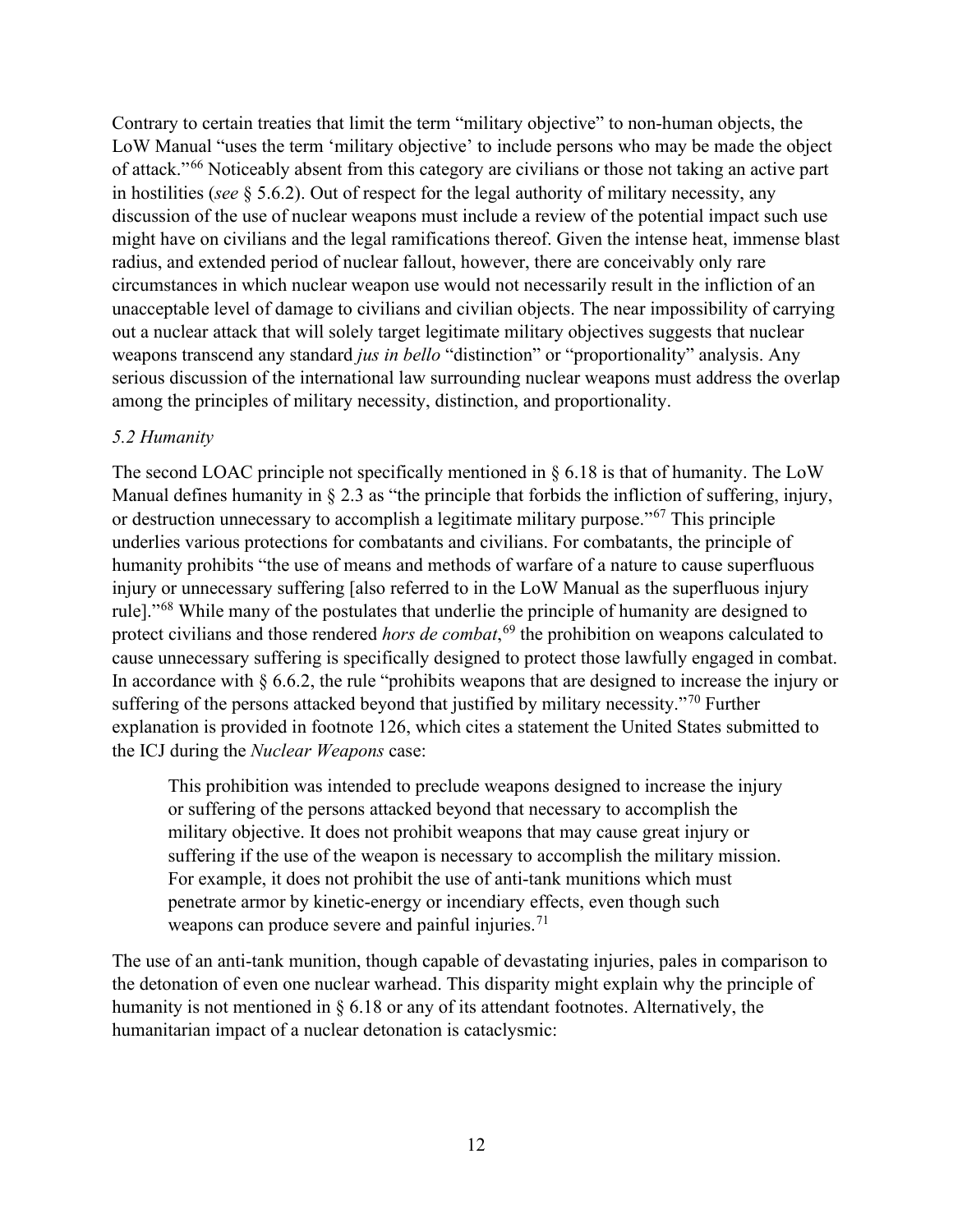The explosion of a nuclear weapon creates phenomenal quantities of heat upon detonation: between 60 and 100 million degrees centigrade. Anyone within a radius of 2.5 km from ground zero and who is unprotected will receive thirddegree (full thickness) burns, which will almost certainly be fatal. What is unique about nuclear weapons is the radiation, which occurs at different times. 'Prompt' radiation comes first, soon after the explosion, consisting of neutrons, gamma rays, and electrons. Neutron radiation is an especially hazardous form of radiation to humans … Fallout begins one to two hours afterwards and lasts for a day or so. The horrific blast and burn injuries nuclear weapons would likely inflict on hundreds of thousands of people across a huge area in the instant following detonation are dramatically enhanced by the lethal doses of radiation that would kill in the ensuing days and weeks. But the long-term impact of nuclear weapons also means a significantly increased risk of cancer mortality throughout the life of the survivors.  $72$ 

Any serious discussion of the use of nuclear weapons must incorporate an analysis of the nature of the short- and long-term injuries that combatants and innocent civilians are likely to suffer. Accordingly, § 6.18 of the LoW Manual must discuss this overlap among the principles of humanity, proportionality, and military necessity.

#### *5.3 Honor*

A comprehensive legal analysis of the use or threat of use of nuclear weapons must also account for honor, the last fundamental LOAC principle. According to § 2.6.2.1,

In requiring a certain amount of fairness in offense and defense, honor reflects the principle that parties to a conflict must accept that certain limits exist on their ability to conduct hostilities. For example, parties to the conflict must accept that the right of belligerents to adopt means of injuring the enemy is not unlimited. Here, honor does not address what those limits are so much as requires that parties accept that there are legal limits that govern their conduct of hostilities.<sup>[73](#page-24-3)</sup>

In support of this provision, the LoW Manual cites a dissenting opinion in the *Nuclear Weapons* advisory opinion.<sup>[74](#page-24-4)</sup> Of note, the citation is not included in  $\S$  6.18, the section devoted to nuclear weapons. The section referred to asserts that the parties to any conflict accept that there are limits to the means and methods of warfare that can be used against an adversary, that these limitations are grounded in law, and that this law can be the product of treaties or of custom. The LoW Manual does not, however, incorporate this principle into its analysis of the use of nuclear weapons. The omission of the principle of honor in the discussion of nuclear weapons denigrates the principle itself. How can a polity believe that there are inherent limits on the ability of foes to injure one another yet maintain that it is honorable for a single person to order the use of a weapon that will cause the deaths of untold thousands of men, women, and children for unknowingly living within the blast radius of a pre-identified target set? In recognition of the important constraining role played by law (the rule of law), even in the field of nuclear weapons, this discussion should be incorporated directly into § 6.18.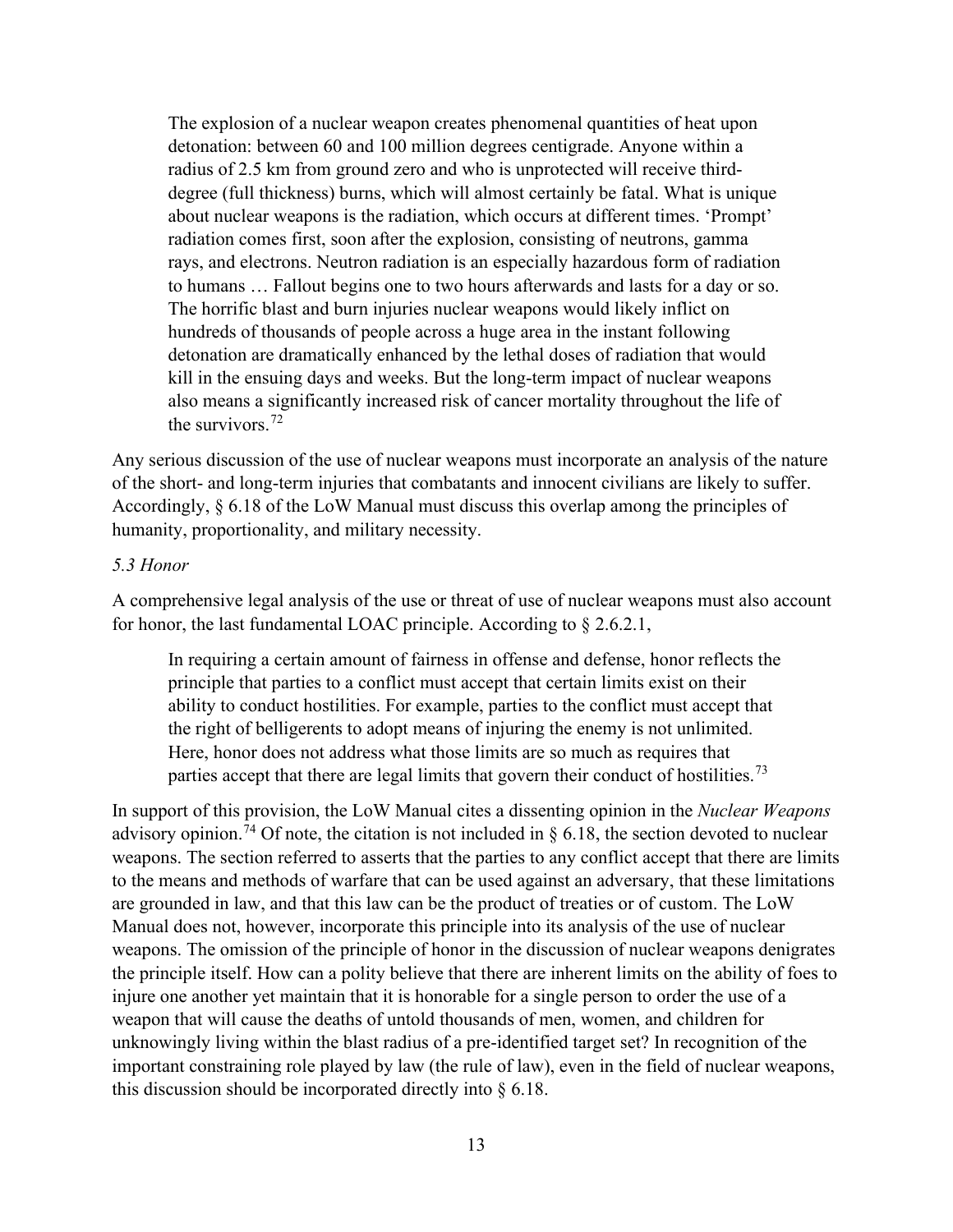#### *6. The Nuclear Weapons Advisory Opinion*

Section 6.18 of the DoD LoW Manual, the section dedicated to nuclear weapons, does not contain a single citation to the holding of the ICJ in its *Nuclear Weapons* advisory opinion. As already mentioned, the first two paragraphs of  $\S$  6.18 draw largely from written statements submitted by U.S. officials to the court in the *Nuclear Weapons* case. The nuclear weapons section eschews, however, any reference to the actual holdings of the court, even the holdings that were rendered unanimously. By ignoring the specific findings of the court on the very issue addressed by § 6.18, the United States undercuts its claim as champion of the rule of law.

The authority of the ICJ to issue its opinion in the *Nuclear Weapons* case is settled. That did not stop several nations (including the United States) from formally raising the issue, however. Specifically, the states questioned the competence of the ICJ to rule on the legality of the threat or use of nuclear weapons by nuclear possessor states. In its opinion, the ICJ noted it had previously held that questions '"framed in terms of law and rais[ing] problems of international law ... are by their very nature susceptible of a reply based on law."<sup>[75](#page-24-5)</sup> Accordingly, the court found that the question at issue was "legal" in nature and that it had the authority to issue a legal opinion on the matter. To do this, the court found that it "must identify the existing principles and rules, interpret them and apply them to the threat or use of nuclear weapons, thus offering a reply to the question posed based on law."[76](#page-24-6) Furthermore, the court stated that it "cannot refuse to admit the legal character of a question which invites it to discharge an essentially judicial task, namely, an assessment of the legality of the possible conduct of States with regard to the obligations imposed upon them by international law."[77](#page-24-7) This is, after all, the function of courts and judges in an international order ruled by law—identifying, interpreting, and applying the relevant rules of law to determine the legality of the use or threatened use of nuclear weapons. Accordingly, the court's conclusions require great deference by states, such as the United States, seeking to abide by the rule of law.

#### *6.1 Key Holdings*

After identifying and interpreting applicable LOAC/IHL to the problem of nuclear weapons, the ICJ made several key holdings.

States are entitled to resort to force in self-defense pursuant to Article 51 of the UN Charter. However, the entitlement to resort to such force "is subject to certain constraints," particularly if such force incorporates the uniquely destructive capacity of nuclear weapons. First, "under customary international law, exercises of the right of self-defense must comply with the conditions of necessity and proportionality."[78](#page-24-8) Second, "the very nature of all nuclear weapons and the profound risks associated therewith are further considerations to be borne in mind by States believing they can exercise a nuclear response in self-defense in accordance with the requirements of proportionality."[79](#page-24-9) Because the type and level of force applied in self-defense is also bound by the principles of LOAC, the use of nuclear weapons, even in self-defense, is not likely to comply with LOAC. A state cannot escape its obligation to comply with IHL simply by characterizing its use of nuclear weapons as an action taken in self-defense.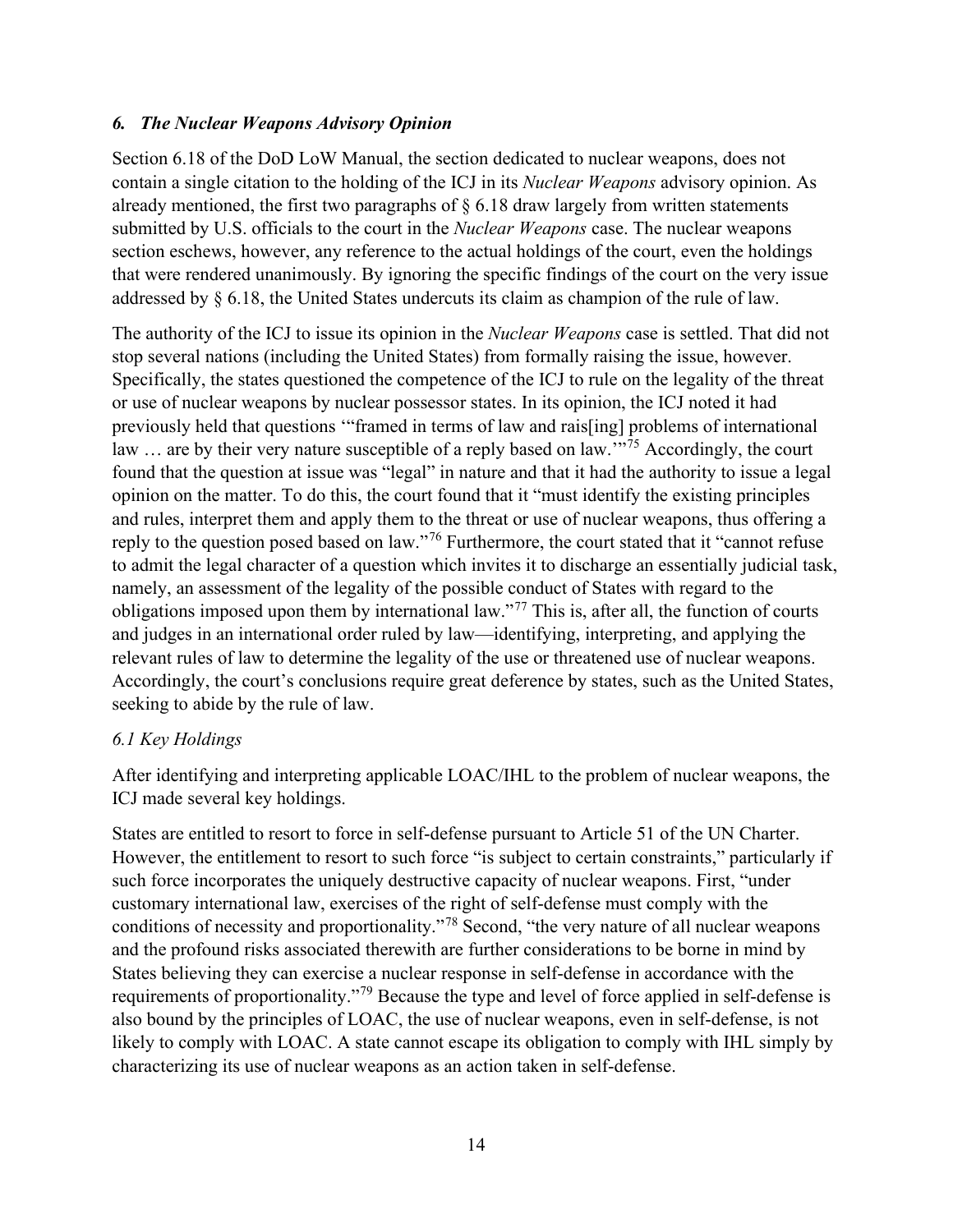In addition to self-defense, the ICJ addressed in its advisory opinion the authority of a state to issue threats to use nuclear force. To make the point in the broadest possible terms, threats were described as "signals." "Whether a signalled intention to use force if certain events occur is or is not a 'threat' within Article 2, paragraph 4, of the Charter depends upon various factors."<sup>[80](#page-24-10)</sup> More importantly, if the use of force at issue would violate international law, any signaled intention (threat) to apply such force, whether realized or not, would also violate the UN Charter. "The notions of 'threat' and 'use' of force under Article 2, paragraph 4, of the Charter stand

together in the sense that if the force itself in a given case is illegal—for whatever reason—the threat to use such force will likewise be illegal."<sup>[81](#page-24-11)</sup>

Therefore, to comply with the *jus ad bellum*, any State threatening to use nuclear weapons must ensure that it has proper legal authority to follow through on the threat. Such authority could arise from a resolution of the security council, from a use of force that does not violate the territorial integrity or political independence of another State (consent), or even be made necessary as a lawful exercise of self-defense under Article 51 of the UN Charter. Limitations on the ability of a State to issue threats also reside in the *jus in bello*. In this regard, the ICJ relied upon the fundamental principles of humanity that pervade international law:

It is undoubtedly because a great many rules of humanitarian law applicable in armed conflict are so fundamental to the respect of the human person and 'elementary considerations of humanity' as the Court put it in its Judgment of 9 April 1949 in the *Corfu Channel* case (I.C.J. Reports 1949, p. 22) that the Hague and Geneva Conventions have enjoyed a broad accession. Further these fundamental rules are to be observed by all States whether or not they have ratified the conventions that contain them, because they constitute intransgressible principles of international customary law.[82](#page-24-12)

If humanitarian law truly presents a line that cannot be crossed, the prohibitions must apply with equal force to the threat or use of nuclear weapons. The court definitively resolves the matter, noting that "in the view of the vast majority of States as well as writers there can be no doubt as to the applicability of humanitarian law to nuclear weapons."<sup>[83](#page-24-13)</sup>

Having found that the key principles of LOAC/IHL apply, the ICJ turned its attention to the question of the legality of the use of nuclear weapons. On this score, the court held that

the principles and rules of law applicable in armed conflict—at the heart of which is the overriding consideration of humanity—make the conduct of armed hostilities subject to a number of strict requirements. Thus, methods and means of warfare, which would preclude any distinction between civilian and military targets, or which would result in unnecessary suffering to combatants, are prohibited. In view of the unique characteristics of nuclear weapons … the use of such weapons in fact seems scarcely reconcilable with respect for such requirements. Nevertheless, the Court considers that it does not have sufficient elements to enable it to conclude with certainty that the use of nuclear weapons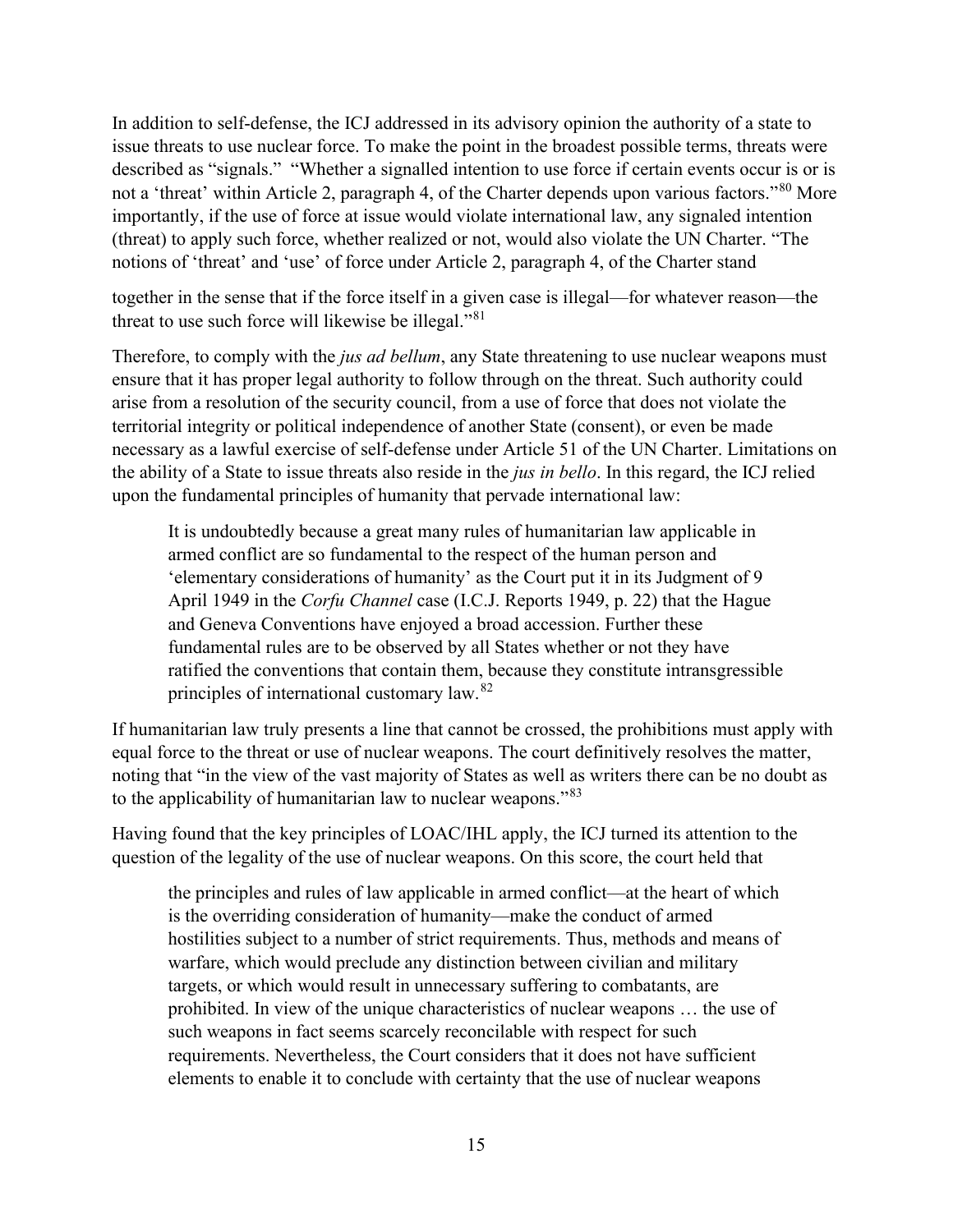would necessarily be at variance with the principles and rules of law applicable in armed conflict in any circumstance.<sup>[84](#page-24-14)</sup>

Only select portions of the quoted paragraph from the *Nuclear Weapons* opinion found their way into the LoW Manual. The DoD used the court's inability to "conclude with certainty" that the use of nuclear weapons would be unlawful in every conceivable situation. The LoW Manual did not include, however, any of the language that detracted from the absoluteness of this position. For example, the manual does not contain any language indicating that the use of nuclear weapons "seems scarcely reconcilable with" respect for the law of armed conflict. It also fails to include any reference to the court's finding that "it cannot reach a definitive conclusion as to the legality or illegality of the use of nuclear weapons by a State in an extreme circumstance of selfdefence (sic), in which its very survival would be at stake."[85](#page-24-15)

In essence, because it is theoretically possible for a state to use a nuclear weapon against another state in a fashion that could comply with all the principles of the law of armed conflict (the warship in the middle of the ocean example), the court could not conclude that nuclear weapons are *per se* unlawful. In deference to its desire for "certainty," the court paid little heed to the scientifically proven catastrophic consequences of a nuclear detonation—a level of devastation that renders meaningless any realistic application of the principles of LOAC. The court acknowledged this predicament in finding that "[i]n view of the unique characteristics of nuclear weapons … the use of such weapons in fact seems scarcely reconcilable with respect for [the principles and rules of law applicable in armed conflict]." The court acknowledges the applicability of the LOAC principles to nuclear weapons while conceding that the unique characteristics of such weapons means that their use is not likely to ever comply with those principles. The full impact of this incongruity, however, was not included in the LoW Manual. Instead, it leaves most of the details surrounding the possession, use, and control of nuclear weapons to various policy documents. In so doing, it misses the opportunity to apply the best possible safeguard to the world's most dangerous weapon—the law.

#### *7. Proposal to Amend the LoW Manual*

The United States could take some simple, straightforward steps to remedy the deficiencies of the LoW Manual and align nuclear policy with relevant international law. Doing so would demonstrate respect for and adherence to the rule of law without jeopardizing U.S. national security. Moreover, it would lead to the formation of a stable set of parameters within which U.S. policy could be conducted safely and consistently across presidential administrations. To this end, any amendment of the LoW Manual must incorporate an analysis of all five of the fundamental principles of LOAC/IHL as well as several of the ICJ's holdings in its *Nuclear Weapons* advisory opinion into § 6.18. Specifically, the first two paragraphs of § 6.18 should be replaced with the following:

Neither customary nor conventional international law specifically authorizes the threat or use of nuclear weapons. However, neither source of international law contains a comprehensive or universal prohibition of the threat or use of nuclear weapons as such. While there is currently no *per se* prohibition on the use of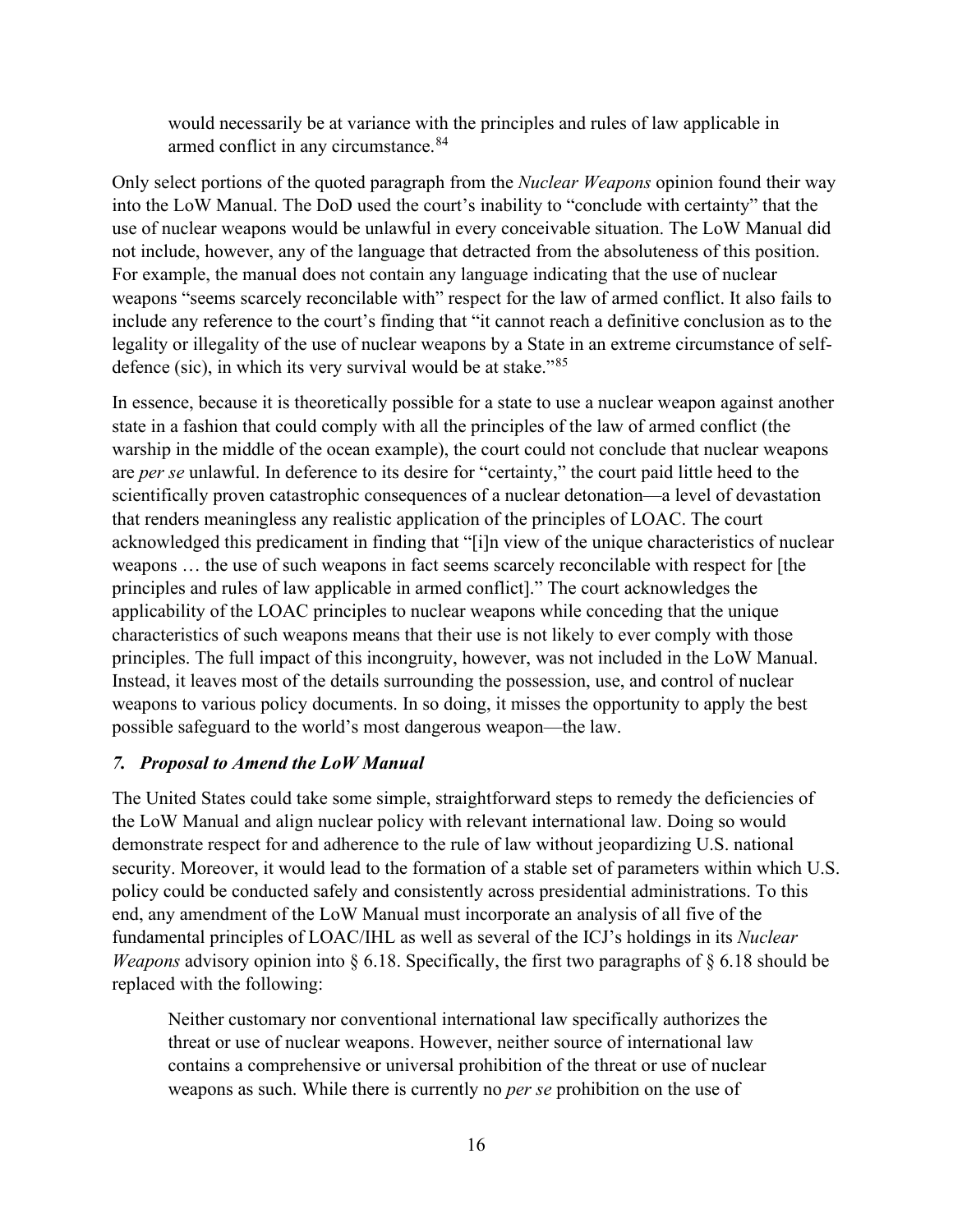nuclear weapons, their use (and the threat of their use) is conditioned upon compliance with the requirements of the international law applicable in armed conflict. The applicable law "is that relating to the use of force enshrined in the United Nations Charter and the law applicable in armed conflict which regulates the conduct of hostilities, together with any specific treaties on nuclear weapons."<sup>[86](#page-24-16)</sup>

Given the potential for catastrophic levels of death and destruction occasioned by the use of nuclear weapons, the threat or use of such weapons would generally be contrary to the rules of international law applicable in armed conflict. This presumption, however, can be overcome by a showing of extreme circumstances of self-defense in which the very survival of the United States or its allies or partners is at stake. Even in such circumstances, any use of nuclear weapons by the United States must still comply with international humanitarian law. For example, nuclear weapons must be directed against military objectives only in furtherance of a legitimate military purpose. In addition, attacks using nuclear weapons must not be conducted when the expected incidental harm to civilians is excessive compared to the military advantage expected or when the use of such weapons is likely to cause superfluous injuries to lawful combatants. The incorporation of these principles of LOAC into the targeting analysis is a reflection of American honor and an acceptance of the legal principle that the choice of means and methods of warfare is not unlimited.

These changes would address the current standing of IHL with respect to nuclear weapons. This language is insufficient by itself, however, to address the full scope of concern surrounding nuclear weapons, namely, the threat of their use. Accordingly, the following subsection should also be added to § 6.18:

§ 6.18.5 – Threats to use nuclear weapons. On those occasions when the United States elects to signal its intention to use nuclear weapons as a matter of its inherent right to self-defense, the United States will ensure that such signals fully comply with the law of armed conflict. Whether or not such signals are labelled or intended as "threats," all such uses will comply with both the *jus ad bellum* and the *jus in bello*. In so doing, the United States will ensure that it complies with the international legal norm that if an envisaged use of force is itself unlawful, the stated intention to use it would be a threat prohibited under international law.

#### *8. Conclusion*

The United States celebrates its military history—a history marked by strict adherence to the law of armed conflict. Through its conduct in armed conflict, the United States has taken a leading role in identifying, refining, renewing, and enforcing the rules that guide commanders and that attempt to cabin to the extent possible the horrors of war. In the field of conventional armed conflict, the United States continues to develop and apply the law of armed conflict in the war against terror. Before leaving office, President Obama felt the need to memorialize the legal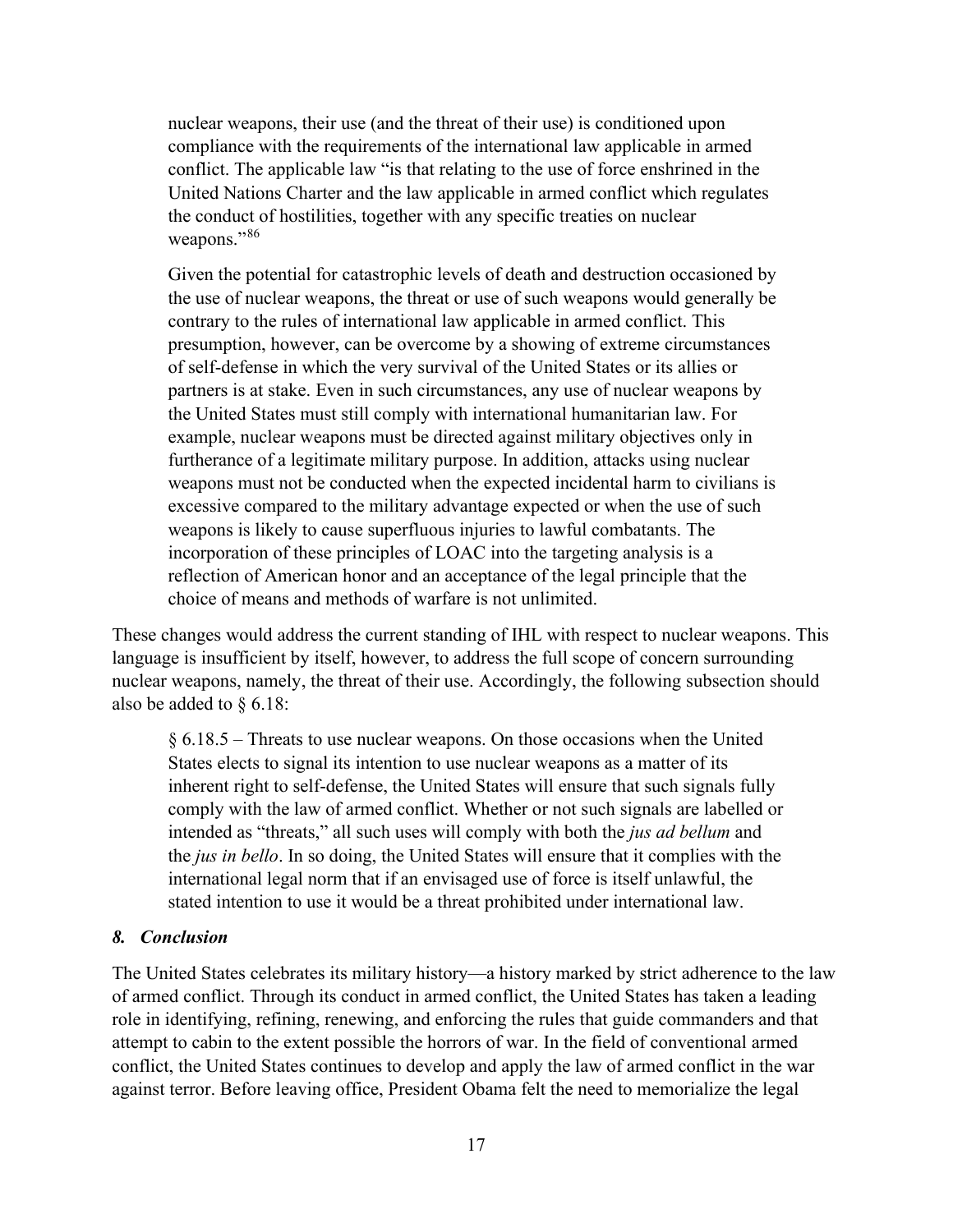principles by which his administration authorized the use of military force in hotspots throughout the world. The Trump administration carried on this project and continues to justify its use of military force through the principles of the law of armed conflict.

The principles of LOAC currently addressed in Obama's "Report" and Trump's "Guidance" find their genesis in the more complete treatment of IHL contained in the LoW Manual—the preeminent law of war resource within the DoD. The LoW Manual was created to ensure that the U.S. military conducts all its operations in compliance with LOAC. In this regard, the same principles that apply to conventional weapons also apply to nuclear weapons. Unfortunately, the LoW Manual's discussion of nuclear weapons does not fully address those principles. In so doing, it risks misleading commanders, legal practitioners, service members, and civilian employees within the national security community.

To its credit, the LoW Manual contains a section dedicated to the use of nuclear weapons (§ 6.18). That section, however, fails to apply the manual's five principles of the law of armed conflict to its subject. As a result, the LoW Manual ignores many of the findings of an advisory opinion by the ICJ that directly addressed the lawfulness of nuclear weapons. Most notably, the manual fails to mention the ICJ's finding that given "the unique characteristics of nuclear weapons … the use of such weapons in fact seems scarcely reconcilable with respect for [the principles and rules of law applicable in armed conflict]."<sup>[87](#page-24-17)</sup> In glossing over the scientifically verifiable effects caused by the detonation of such weapons, the cribbed legal analysis outlined in the LoW Manual creates a misleading picture of the manner in which nuclear weapons may be lawfully employed. These omissions detract from the LoW Manual's claim to document the current state of IHL applicable to U.S. forces. The practical effect of these deficiencies calls into question the value of the LoW Manual as a guide for military commanders and DoD civilians in developing nuclear strategy and in devising nuclear operational plans. For that strategy and those plans to be well grounded, they must be fully rooted in accurate representations of existing law.

This paper proposes a simple corrective for the identified deficiencies in the LoW Manual revising two of the paragraphs in § 6.18 and adding another. Though modest in their extent and reach, these measures reflect the first steps in a larger effort to ensure that U.S. nuclear policy is appropriately bounded by IHL. Any effort to free policy from the requirements of the law or to even give the appearance of doing so will have disastrous implications for the rule of law. Because of the tremendous dangers inherent in the use or threatened use of nuclear weapons, this issue demands further attention.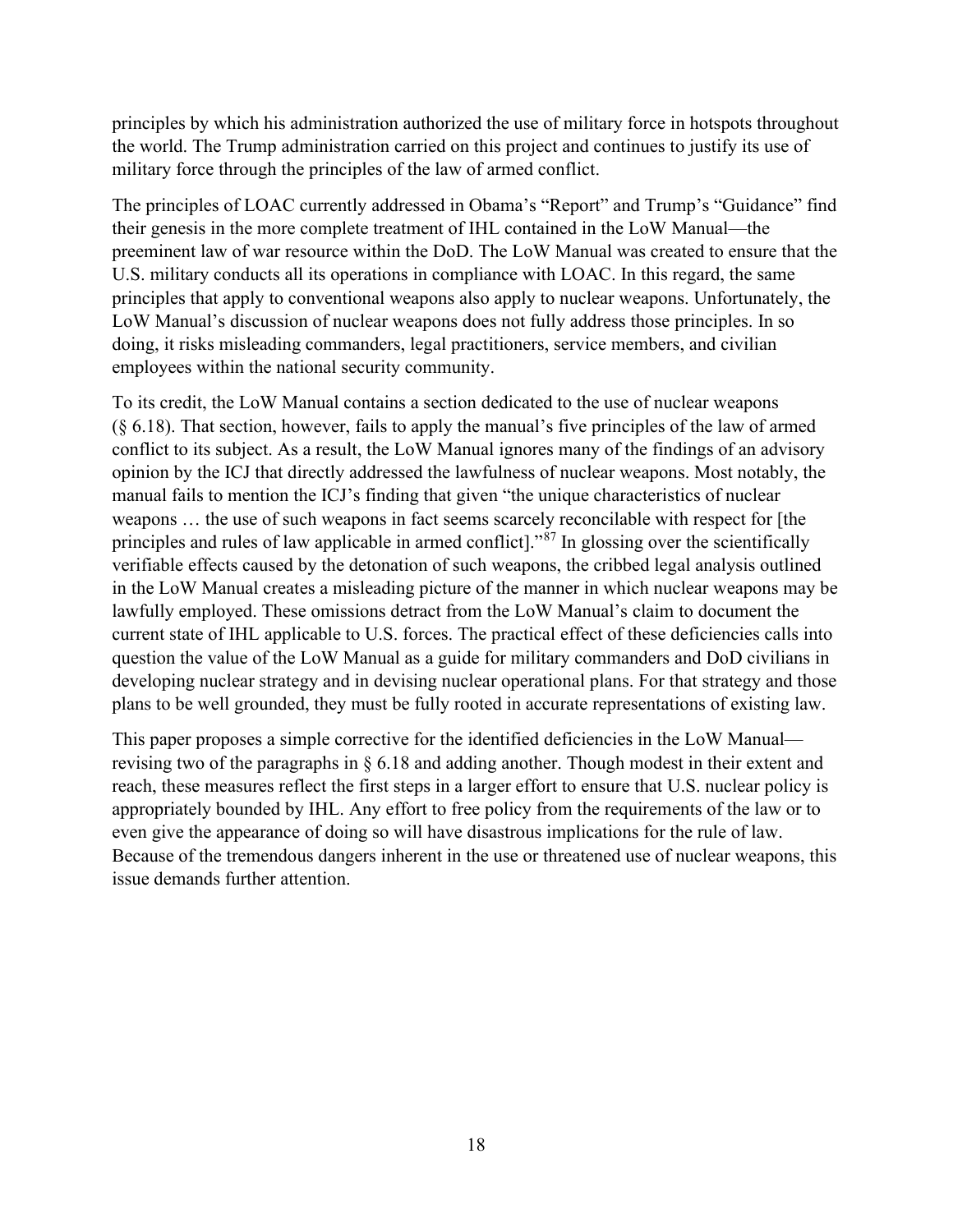## <span id="page-19-0"></span>Endnotes

<sup>1</sup> Cimbala, Stephen J. *Nuclear Deterrence in a Multipolar World: The U.S., Russia and Security Challenges*, Routledge, 2016, p. 5.

<span id="page-19-1"></span> $2$  "The Decline of Deterrence," Center for a New American Security, September 14, 2020, at: <https://www.cnas.org/publications/commentary/the-decline-of-deterrence>

<span id="page-19-2"></span><sup>3</sup> The DoD Law of War Manual [hereinafter LoW Manual] reflects a recognition by the United States that there are inherent limitations on a State's ability to conduct of hostilities. According to § 2.6.2.1, "In requiring a certain amount of fairness in offense and defense, *honor* reflects the principle that parties to a conflict must accept that certain limits exist on their ability to conduct hostilities. For example, parties to the conflict must accept that the right of belligerents to adopt means of injuring the enemy is not unlimited." *See* DoD LoW Manual, footnote 111, which cites to: "1899 HAGUE II REG. art. 22 ("The right of belligerents to adopt means of injuring the enemy is not unlimited."); HAGUE IV REG. art. 22 (same); CCW preamble (noting "the principle of international law that the right of the parties to an armed conflict to choose methods or means of warfare is not unlimited") [and] *Consider* AP I art. 35(1) ("In any armed conflict, the right of the Parties to the conflict to choose methods or means of warfare is not unlimited."). The United States, through the DoD Law of War Manual, also recognizes that international law places limitations on the right of States to use nuclear weapons by citing language to this effect from the Nuclear Weapons Advisory Opinion. *See* LoW Manual footnote 112, "Legality of the Threat or Use of Nuclear Weapons, Advisory Opinion, 1996 I.C.J. 583, 585 (¶11) (Dissenting Opinion of Judge Higgins) ("The legal principle by which parties to an armed conflict do not have an unlimited choice of weapons or of methods of warfare… [is intended] to ensure that weapons, both in the context of their use, and in the methods of warfare, must comply with the other substantive rules.").

<span id="page-19-3"></span><sup>4</sup> *Legality of the Threat or Use of Nuclear Weapons, Advisory Opinion*, *I.C.J. Reports 1996*, p. 257, at <https://www.icj-cij.org/public/files/case-related/95/095-19960708-ADV-01-00-EN.pdf>

<span id="page-19-4"></span><sup>5</sup> "The law of war governs the use of nuclear weapons, just as it governs the use of conventional weapons." DoD LoW Manual, § 6.18. In support of this proposition, at footnote 411 the LoW Manual cites to:

Secretary of Defense, *Report on Nuclear Employment Strategy of the United States Specified in Section 491 of 10 U.S.C.*, 4-5 (Jun. 2013) ("The new guidance makes clear that all plans must also be consistent with the fundamental principles of the Law of Armed Conflict. Accordingly, plans will, for example, apply the principles of distinction and proportionality and seek to minimize collateral damage to civilian populations and civilian objects. The United States will not intentionally target civilian populations or civilian objects."); *Written Statement of the Government of the United States of America*, 21, Jun. 20, 1995, I.C.J., Request by the United Nations General Assembly for an Advisory Opinion on the Legality of the Threat or Use of Nuclear Weapons ("The United States has long taken the position that various principles of the international law of armed conflict would apply to the use of nuclear weapons as well as to other means and methods of warfare. This in no way means, however, that the use of nuclear weapons is precluded by the law of war."); Edward R. Cummings, *The Role of Humanitarian Law*, Sept. 25, 1982, III CUMULATIVE DIGEST OF UNITED STATES PRACTICE IN INTERNATIONAL LAW 1981-1988 3421, 3422 (As far back as 1965 the U.S. supported a UN Resolution that essentially stated "that all governments and other authorities responsible for action in armed conflicts should conform at least to the following principle[] ... that the general principles of the Law of War apply to nuclear and similar weapons.").

<span id="page-19-5"></span><sup>6</sup> Department of Defense, *Nuclear Posture Review*, Washington, D.C., February 2, 2018, p. 1, at <https://media.defense.gov/2018/Feb/02/2001872877/-1/-1/1/EXECUTIVE-SUMMARY.PDF>

<span id="page-19-6"></span> $<sup>7</sup>$  The laws of war are known variously as the law of armed conflict (LOAC) and international humanitarian law</sup> (IHL).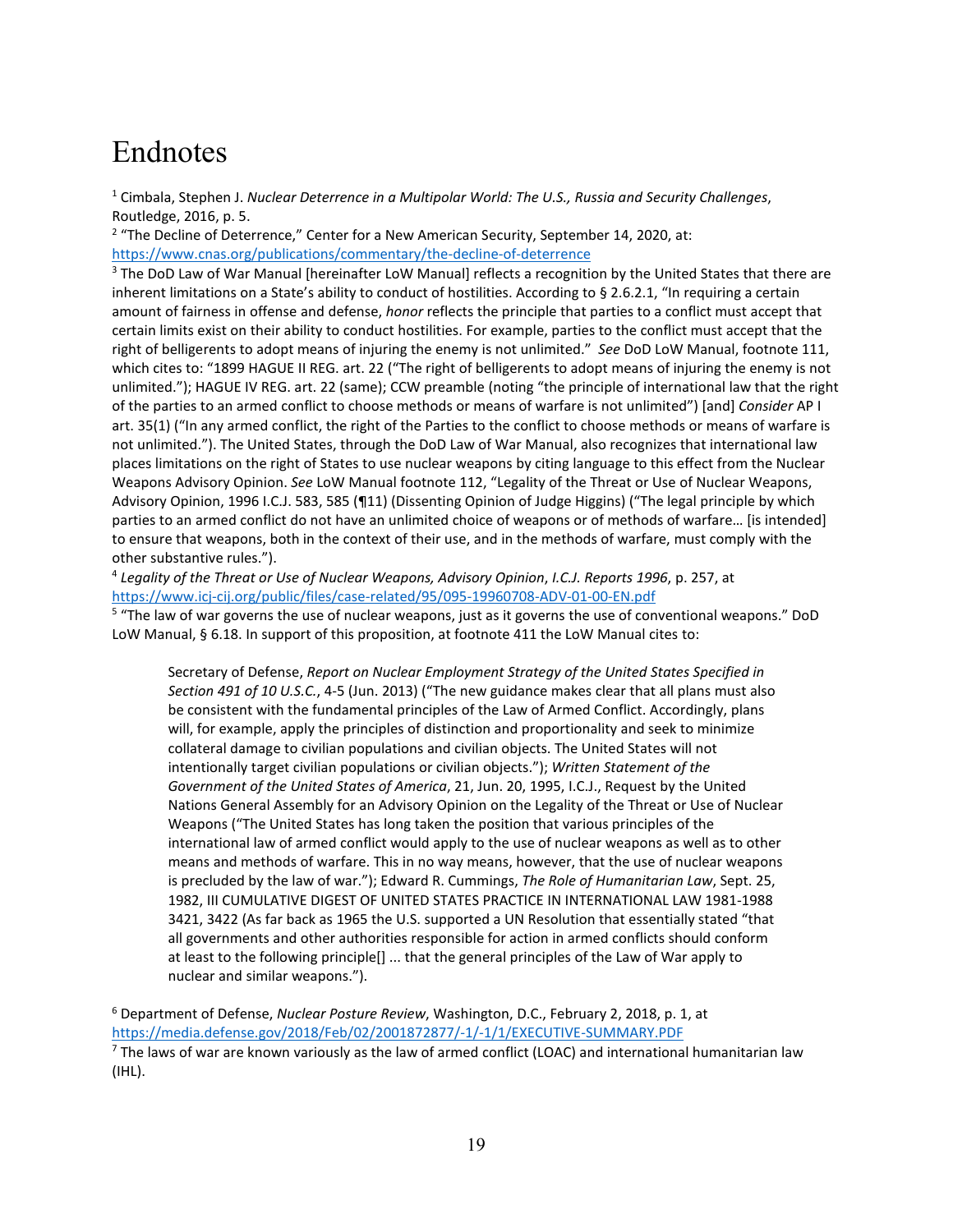<span id="page-20-0"></span><sup>8</sup> Joseph De Weck & Elettra Ardissino, "The Pandemic Is Showing What the EU Is Good For," Foreign Policy, September 8, 2020, at, [https://foreignpolicy.com/2020/09/08/eu-economy-rebound-pandemic-united-states](https://foreignpolicy.com/2020/09/08/eu-economy-rebound-pandemic-united-states-covid-19/?utm_source=PostUp&utm_medium=email&utm_campaign=25124&utm_term=Flashpoints%20OC&?tpcc=25124)[covid-](https://foreignpolicy.com/2020/09/08/eu-economy-rebound-pandemic-united-states-covid-19/?utm_source=PostUp&utm_medium=email&utm_campaign=25124&utm_term=Flashpoints%20OC&?tpcc=25124)

[19/?utm\\_source=PostUp&utm\\_medium=email&utm\\_campaign=25124&utm\\_term=Flashpoints%20OC&?tpcc=251](https://foreignpolicy.com/2020/09/08/eu-economy-rebound-pandemic-united-states-covid-19/?utm_source=PostUp&utm_medium=email&utm_campaign=25124&utm_term=Flashpoints%20OC&?tpcc=25124) [24](https://foreignpolicy.com/2020/09/08/eu-economy-rebound-pandemic-united-states-covid-19/?utm_source=PostUp&utm_medium=email&utm_campaign=25124&utm_term=Flashpoints%20OC&?tpcc=25124)

<span id="page-20-1"></span><sup>9</sup> Joseph J. Collins, "Assessing Trump's National Security Record," Defense One, September 9, 2020, at, https://www.defenseone.com/ideas/2020/09/assessing-trumps-national-security-record/168327/

<span id="page-20-2"></span><sup>10</sup> Department of Defense, Nuclear Posture Review, Washington, D.C., February 2, 2018, p. 1, at <https://media.defense.gov/2018/Feb/02/2001872877/-1/-1/1/EXECUTIVE-SUMMARY.PDF>

<span id="page-20-3"></span><sup>11</sup> Eric Brewer, *et. al*., "Toward a More Proliferated World? The Geopolitical Forces that Will Shape the Spread of Nuclear Weapons," CNAS and CSIS Report, September 2020, p. 3, a[t https://s3.us-east-](https://s3.us-east-1.amazonaws.com/files.cnas.org/documents/CNAS-Report-Proliferation-Trends-Final-C-web.pdf?mtime=20200902104509&focal=none)

[1.amazonaws.com/files.cnas.org/documents/CNAS-Report-Proliferation-Trends-Final-C-](https://s3.us-east-1.amazonaws.com/files.cnas.org/documents/CNAS-Report-Proliferation-Trends-Final-C-web.pdf?mtime=20200902104509&focal=none)

[web.pdf?mtime=20200902104509&focal=none](https://s3.us-east-1.amazonaws.com/files.cnas.org/documents/CNAS-Report-Proliferation-Trends-Final-C-web.pdf?mtime=20200902104509&focal=none) "Countries that pose a threat to the United States and its alliesincluding Russia, China, and North Korea—are modernizing and expanding their nuclear arsenals and behaving more aggressively."

<span id="page-20-4"></span><sup>12</sup> Michael R. Gordon & Nancy A. Youssef, "Pentagon Says China Could Double Nuclear Weapons in Decade," The Wall Street Journal, September 1, 2020, at [https://www.wsj.com/articles/pentagon-says-china-could-double](https://www.wsj.com/articles/pentagon-says-china-could-double-nuclear-weapons-in-decade-11599000957)[nuclear-weapons-in-decade-11599000957](https://www.wsj.com/articles/pentagon-says-china-could-double-nuclear-weapons-in-decade-11599000957)

<span id="page-20-5"></span><sup>13</sup> Eric Brewer, "Why Trump's Retreat from U.S. Allies Could Have Nuclear Consequences," Defense One, October 1, 2020, a[t https://www.defenseone.com/ideas/2020/10/why-trumps-retreat-us-allies-could-have-nuclear](https://www.defenseone.com/ideas/2020/10/why-trumps-retreat-us-allies-could-have-nuclear-consequences/168896/)[consequences/168896/](https://www.defenseone.com/ideas/2020/10/why-trumps-retreat-us-allies-could-have-nuclear-consequences/168896/)

<span id="page-20-6"></span><sup>14</sup> Eric Brewer, *et. al*., "Toward a More Proliferated World? The Geopolitical Forces that Will Shape the Spread of Nuclear Weapons," CNAS and CSIS Report, September 2020, p. 3, a[t https://s3.us-east-](https://s3.us-east-1.amazonaws.com/files.cnas.org/documents/CNAS-Report-Proliferation-Trends-Final-C-web.pdf?mtime=20200902104509&focal=none)

[1.amazonaws.com/files.cnas.org/documents/CNAS-Report-Proliferation-Trends-Final-C-](https://s3.us-east-1.amazonaws.com/files.cnas.org/documents/CNAS-Report-Proliferation-Trends-Final-C-web.pdf?mtime=20200902104509&focal=none)

<span id="page-20-7"></span><sup>15</sup> Eric Brewer, "Why Trump's Retreat from U.S. Allies Could Have Nuclear Consequences," Defense One, October 1, 2020, a[t https://www.defenseone.com/ideas/2020/10/why-trumps-retreat-us-allies-could-have-nuclear](https://www.defenseone.com/ideas/2020/10/why-trumps-retreat-us-allies-could-have-nuclear-consequences/168896/)[consequences/168896/](https://www.defenseone.com/ideas/2020/10/why-trumps-retreat-us-allies-could-have-nuclear-consequences/168896/)

<span id="page-20-9"></span><span id="page-20-8"></span><sup>16</sup> Nuclear Matters Handbook 2020, Chapter 2: Nuclear Weapons Employment Policy, Planning, and NC3, The Office of the Deputy Assistant Secretary of Defense for Nuclear Matters, p. 27, at nmhb2020.pdf (fas.org) <sup>17</sup> Isabella Jibilian & Katie Canales, "Here's a Simple Explanation of How the Massive SolarWinds Hack Happened and Why It's Such a Big Deal," Business Insider, a[t https://www.businessinsider.com/solarwinds-hack-explained-](https://www.businessinsider.com/solarwinds-hack-explained-government-agencies-cyber-security-2020-12)

[government-agencies-cyber-security-2020-12](https://www.businessinsider.com/solarwinds-hack-explained-government-agencies-cyber-security-2020-12)

<span id="page-20-10"></span> $18$  Jules Zacher & Theo Wilson, "July Twitter hack underscores the need to nix 'sole authority,"" Center for Ethics and the Rule of Law Post, August 19, 2020, at [https://www.law.upenn.edu/live/news/10361-july-](https://www.law.upenn.edu/live/news/10361-july-twitter-hack-underscores-the-need-to-nix-sole/news/cerl-news)

<span id="page-20-11"></span>twitter-hack-underscores-the-need-to-nix-sole/news/cerl-news<br><sup>19</sup> Moxley, Jr., Charles J., *et. al.*, "Nuclear Weapons and Compliance with International Humanitarian Law and the Nuclear Non-Proliferation Treaty." *Fordham International Law Journal*, vol 34, no. 2, 2011, pp. 600-601, at <https://ir.lawnet.fordham.edu/cgi/viewcontent.cgi?article=2290&context=ilj>

<span id="page-20-12"></span><sup>20</sup> U.S. Dep't of Defense, Dir. 5100.77, DOD Law of War Manual ¶ 1.1.1 (May 31, 2016) [hereinafter LoW Manual], a[t https://dod.defense.gov/Portals/1/Documents/pubs/DoD%20Law%20of%20War%20Manual%20-](https://dod.defense.gov/Portals/1/Documents/pubs/DoD%20Law%20of%20War%20Manual%20-%20June%202015%20Updated%20Dec%202016.pdf?ver=2016-12-13-172036-190) [%20June%202015%20Updated%20Dec%202016.pdf?ver=2016-12-13-172036-190](https://dod.defense.gov/Portals/1/Documents/pubs/DoD%20Law%20of%20War%20Manual%20-%20June%202015%20Updated%20Dec%202016.pdf?ver=2016-12-13-172036-190)

<span id="page-20-13"></span><sup>21</sup> *Id*. at ¶ 6.18.

<span id="page-20-14"></span><sup>22</sup> *Id*. at ¶ 6.18 (417).

<span id="page-20-15"></span><sup>23</sup> *See* Nuclear Matters Handbook 2020, Chapter 2: Nuclear Weapons Employment Policy, Planning, and NC3, The Office of the Deputy Assistant Secretary of Defense for Nuclear Matters, p. 16, at nmhb2020.pdf (fas.org). As noted by the following excerpt, neither "international law" or the law of armed conflict is mentioned.

Planning for the potential employment of U.S. nuclear forces goes through a deliberate and methodical process...The first step in the planning process is the issuance of nuclear employment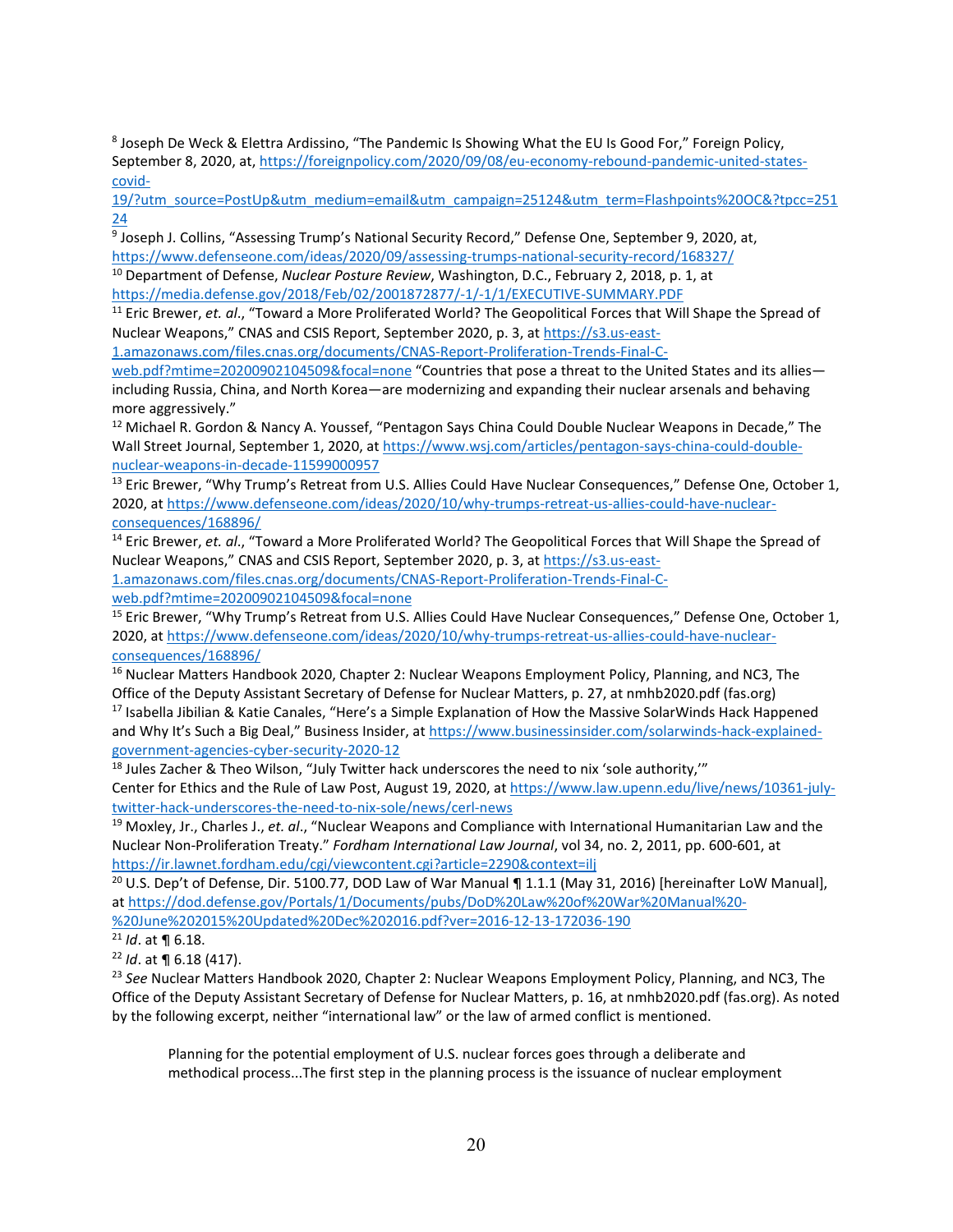policy and planning guidance to meet national security objectives. Planning for the employment of nuclear systems is consistent with national policy and strategic guidance, which is articulated in a number of documents. These include:

- *Presidential guidance*, issued through directives and memoranda, addresses planning, posture, and strategic objectives regarding nuclear employment.
- *Departmental guidance*, issued by the Secretary of Defense, implements the President's guidance and contains amplifying planning and policy guidance consistent with Presidential direction.
- *Military guidance*, from the Chairman of the Joint Chiefs of Staff (CJCS) to Combatant Commanders (CCDRs), provides guidance on the development and coordination of nuclear operations plans.
- *Other strategy and posture documents*, such as the *National Security Strateg*y, the *National Defense Strategy*, and the *Nuclear Posture Review*, which together describe U.S. nuclear policy, strategy, capabilities, and force posture.

<span id="page-21-0"></span><sup>24</sup> *Legality of the Threat or Use of Nuclear Weapons, Advisory Opinion, I.C.J. Reports 1996, p. 266, at* https://www.icj-cij.org/public/files/case-related/95/095-19960708-ADV-01-00-EN.pdf

<span id="page-21-1"></span><sup>25</sup> See Legality of the Threat or Use of Nuclear Weapons, Advisory Opinion, *I.C.J. Reports 1996*, p. 257, at <https://www.icj-cij.org/public/files/case-related/95/095-19960708-ADV-01-00-EN.pdf>wherein the court notes that, "The first [cardinal principle] is aimed at the protection of the civilian population and civilian objects and establishes the distinction between combatants and non-combatants; States must never make civilians the object of attack and must consequently never use weapons that are incapable of distinguishing between civilian and military targets."

<span id="page-21-2"></span><sup>26</sup> International Committee of the Red Cross (ICRC), *Protocol Additional to the Geneva Conventions of 12 August 1949, and relating to the Protection of Victims of International Armed Conflicts (Protocol I)*, 8 June 1977, art. 57 (2)(a)(iii), which holds that, "those who plan or decide upon an attack shall…refrain from deciding to launch any attack which may be expected to cause incidental loss of civilian life, injury to civilians, damage to civilian objects, or a combination thereof, which would be excessive in relation to the concrete and direct military advantage anticipated." While the United States has not ratified AP I, it does recognize the aforementioned principle of "proportionality" as an expression of customary international law. See comments of Mr. Michael Matheson, then U.S. Department of State Deputy Legal Advisor, to the Sixth Annual American Red Cross-Washington College of Law Conference on International Humanitarian Law, reported in 2 AM. U. J. Int'l L. & Policy 419, 426-427 (1987), at [https://digitalcommons.wcl.american.edu/cgi/viewcontent.cgi?referer=https://www.google.com/&httpsredir=1&](https://digitalcommons.wcl.american.edu/cgi/viewcontent.cgi?referer=https://www.google.com/&httpsredir=1&article=1660&context=auilr) [article=1660&context=auilr](https://digitalcommons.wcl.american.edu/cgi/viewcontent.cgi?referer=https://www.google.com/&httpsredir=1&article=1660&context=auilr)

<span id="page-21-3"></span><sup>27</sup> *Legality of the Threat or Use of Nuclear Weapons, Advisory Opinion*, *I.C.J. Reports 1996*, p. 257, at <https://www.icj-cij.org/public/files/case-related/95/095-19960708-ADV-01-00-EN.pdf>

<span id="page-21-4"></span><sup>28</sup> *Id.* at 266

<span id="page-21-5"></span><sup>29</sup> "Defense Primer: Command and Control of Nuclear Forces, IF10521 · VERSION 5," Congressional Research Service, at [https://crsreports.congress.gov](https://crsreports.congress.gov/) . "The U.S. President has sole authority to authorize the use of U.S. nuclear weapons. This authority is inherent in his constitutional role as Commander in Chief."

<span id="page-21-6"></span><sup>30</sup> *Legality of the Threat or Use of Nuclear Weapons, Advisory Opinion*, *I.C.J. Reports 1996*, p. 257, at <https://www.icj-cij.org/public/files/case-related/95/095-19960708-ADV-01-00-EN.pdf>. The court unanimously held that, "A *threat* or use of force by means of nuclear weapons that is contrary to Article 2, paragraph 4, of the United Nations Charter and that fails to meet all the requirements of Article 51, is unlawful…A *threat* or use of nuclear weapons should also be compatible with the requirements of the international law applicable in armed conflict, particularly those of the principles and rules of international humanitarian law…" (emphasis added). <sup>31</sup> Witt, John Fabian. "Lincoln's Code: The Laws of War in American History." New York: Free Press, 2012. <sup>32</sup> *Id.* at 6

<span id="page-21-9"></span><span id="page-21-8"></span><span id="page-21-7"></span><sup>33</sup> United Nations, *Charter of the United Nations*, *Preamble*, 24 October 1945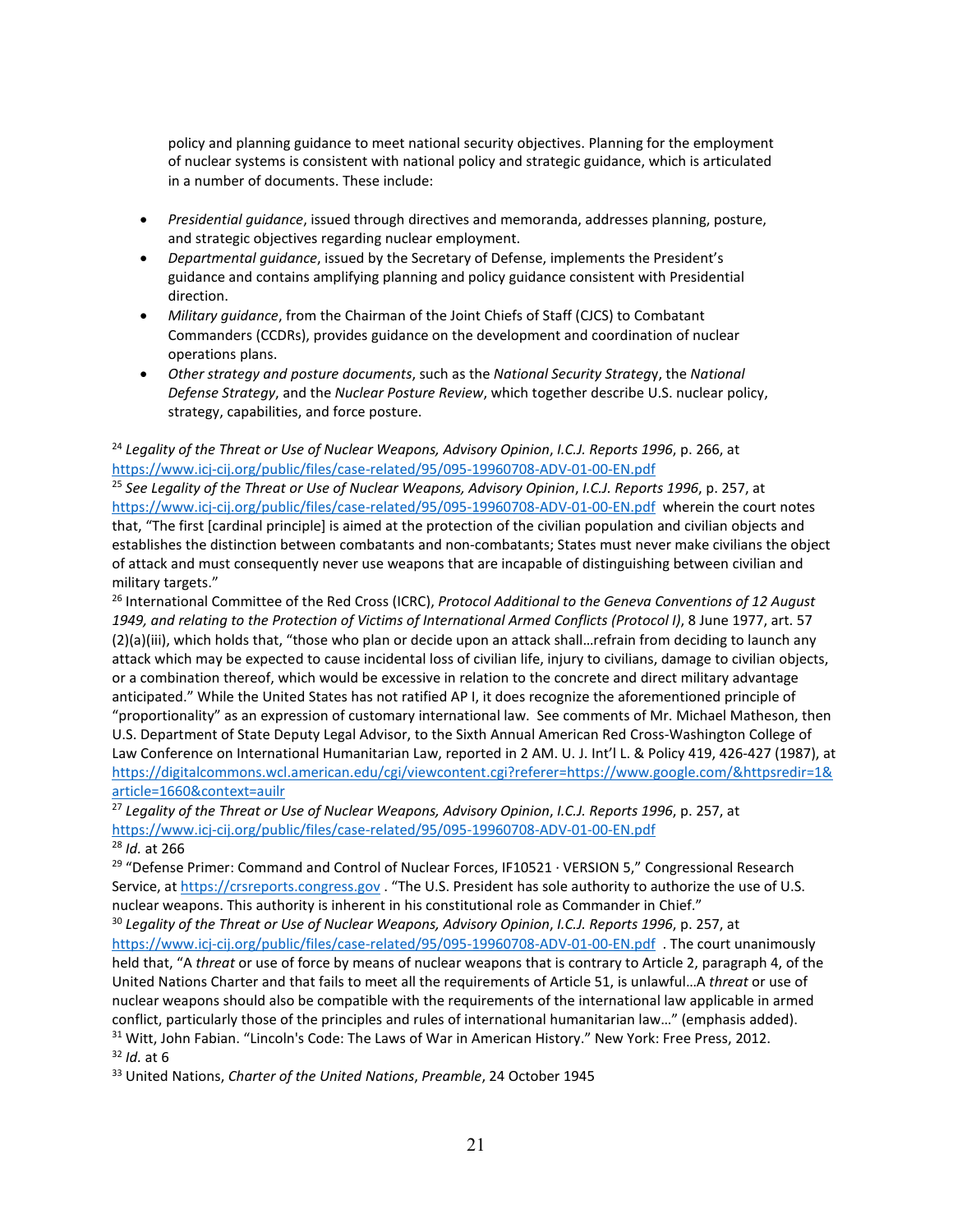<span id="page-22-0"></span><sup>34</sup> *Legality of the Threat or Use of Nuclear Weapons, Advisory Opinion*, *I.C.J. Reports 1996*, p. 243, at <https://www.icj-cij.org/public/files/case-related/95/095-19960708-ADV-01-00-EN.pdf>

<span id="page-22-1"></span><sup>35</sup> Charles J. Moxley, Jr., John Burroughs, & Jonathan Granoff, *Nuclear Weapons and Compliance with International*  Humanitarian Law and the Nuclear Non-Proliferation Treaty, Vol. 34, Issue 2 (Spring 2011), p. 601.<br><sup>36</sup> Charles J. Moxley, Jr., John Burroughs, & Jonathan Granoff, Nuclear Weapons and Compliance with International

<span id="page-22-2"></span>Humanitarian Law and the Nuclear Non-Proliferation Treaty, Vol. 34, Issue 2 (Spring 2011), p. 610.<br><sup>37</sup> Charles J. Moxley, Jr., John Burroughs, & Jonathan Granoff, Nuclear Weapons and Compliance with International

<span id="page-22-3"></span>*Humanitarian Law and the Nuclear Non-Proliferation Treaty*, Vol. 34, Issue 2 (Spring 2011), p. 609.

<span id="page-22-4"></span><sup>38</sup> Charles J. Moxley, Jr., John Burroughs, & Jonathan Granoff, *Nuclear Weapons and Compliance with International Humanitarian Law and the Nuclear Non-Proliferation Treaty*, Vol. 34, Issue 2 (Spring 2011), p. 606.

<span id="page-22-5"></span><sup>39</sup> "Report on the Legal and Policy Frameworks Guiding the United States' Use of Military Force and Related National Security Operations," The White House, December 2016, at

[https://obamawhitehouse.archives.gov/sites/whitehouse.gov/files/documents/Legal\\_Policy\\_Report.pdf](https://obamawhitehouse.archives.gov/sites/whitehouse.gov/files/documents/Legal_Policy_Report.pdf)

<span id="page-22-6"></span><sup>40</sup> "Report on the Legal and Policy Frameworks Guiding the United States' Use of Military Force and Related National Security Operations," The White House, December 2016, p. i, at

<span id="page-22-7"></span>[https://obamawhitehouse.archives.gov/sites/whitehouse.gov/files/documents/Legal\\_Policy\\_Report.pdf](https://obamawhitehouse.archives.gov/sites/whitehouse.gov/files/documents/Legal_Policy_Report.pdf) <sup>41</sup> "Report on the Legal and Policy Frameworks Guiding the United States' Use of Military Force and Related National Security Operations," The White House, December 2016, p. ii, at

<span id="page-22-8"></span>[https://obamawhitehouse.archives.gov/sites/whitehouse.gov/files/documents/Legal\\_Policy\\_Report.pdf](https://obamawhitehouse.archives.gov/sites/whitehouse.gov/files/documents/Legal_Policy_Report.pdf)  $42$  "Report on the Legal and Policy Frameworks Guiding the United States' Use of Military Force and Related National Security Operations," The White House, December 2016, p. 8, at

[https://obamawhitehouse.archives.gov/sites/whitehouse.gov/files/documents/Legal\\_Policy\\_Report.pdf](https://obamawhitehouse.archives.gov/sites/whitehouse.gov/files/documents/Legal_Policy_Report.pdf)

<span id="page-22-9"></span>43 National Defense Authorization Act for FY 2018, § 1264, Report on and Notice of Changes Made to the Legal and Policy Frameworks for the United States' Use of Military Force and Related National Security Operations, at <https://www.congress.gov/bill/115th-congress/house-bill/2810/text>

<span id="page-22-10"></span><sup>44</sup> The unclassified update to the *Report on the Legal and Policy Frameworks Guiding the United States' Use of Military Force and Related National Security Operations,* March 12, 2018, is available at

[https://www.state.gov/wp-content/uploads/2019/10/Report-to-Congress-on-legal-and-policy-frameworks](https://www.state.gov/wp-content/uploads/2019/10/Report-to-Congress-on-legal-and-policy-frameworks-guiding-use-of-military-force-.pdf)guiding-use-of-military-force-.pdf<br><sup>45</sup> Report on the Legal and Policy Frameworks Guiding the United States' Use of Military Force and Related National

<span id="page-22-11"></span>*Security Operations,* March 12, 2018, p.7, a[t https://www.state.gov/wp-content/uploads/2019/10/Report-to-](https://www.state.gov/wp-content/uploads/2019/10/Report-to-Congress-on-legal-and-policy-frameworks-guiding-use-of-military-force-.pdf)[Congress-on-legal-and-policy-frameworks-guiding-use-of-military-force-.pdf](https://www.state.gov/wp-content/uploads/2019/10/Report-to-Congress-on-legal-and-policy-frameworks-guiding-use-of-military-force-.pdf) 46 U.S. Dep't of Defense, Dir. 5100.77, DOD Law of War Manual (May 31, 2016), at

<span id="page-22-12"></span>[https://dod.defense.gov/Portals/1/Documents/pubs/DoD%20Law%20of%20War%20Manual%20-](https://dod.defense.gov/Portals/1/Documents/pubs/DoD%20Law%20of%20War%20Manual%20-%20June%202015%20Updated%20Dec%202016.pdf?ver=2016-12-13-172036-190) [%20June%202015%20Updated%20Dec%202016.pdf?ver=2016-12-13-172036-190](https://dod.defense.gov/Portals/1/Documents/pubs/DoD%20Law%20of%20War%20Manual%20-%20June%202015%20Updated%20Dec%202016.pdf?ver=2016-12-13-172036-190)

<span id="page-22-13"></span><sup>47</sup> U.S. Dep't of Defense, Dir. 5100.77, DOD Law of War Manual, p. iii (May 31, 2016), at [https://dod.defense.gov/Portals/1/Documents/pubs/DoD%20Law%20of%20War%20Manual%20-](https://dod.defense.gov/Portals/1/Documents/pubs/DoD%20Law%20of%20War%20Manual%20-%20June%202015%20Updated%20Dec%202016.pdf?ver=2016-12-13-172036-190) [%20June%202015%20Updated%20Dec%202016.pdf?ver=2016-12-13-172036-190](https://dod.defense.gov/Portals/1/Documents/pubs/DoD%20Law%20of%20War%20Manual%20-%20June%202015%20Updated%20Dec%202016.pdf?ver=2016-12-13-172036-190)

<span id="page-22-14"></span> $48$  U.S. Dep't of Defense, Dir. 5100.77, DOD Law of War Manual ¶ 1.1.1, p. 1 (May 31, 2016), at [https://dod.defense.gov/Portals/1/Documents/pubs/DoD%20Law%20of%20War%20Manual%20-](https://dod.defense.gov/Portals/1/Documents/pubs/DoD%20Law%20of%20War%20Manual%20-%20June%202015%20Updated%20Dec%202016.pdf?ver=2016-12-13-172036-190) [%20June%202015%20Updated%20Dec%202016.pdf?ver=2016-12-13-172036-190](https://dod.defense.gov/Portals/1/Documents/pubs/DoD%20Law%20of%20War%20Manual%20-%20June%202015%20Updated%20Dec%202016.pdf?ver=2016-12-13-172036-190)

<span id="page-22-15"></span><sup>49</sup> U.S. Dep't of Defense, Dir. 5100.77, DOD Law of War Manual, Preface, p. v (May 31, 2016), at [https://dod.defense.gov/Portals/1/Documents/pubs/DoD%20Law%20of%20War%20Manual%20-](https://dod.defense.gov/Portals/1/Documents/pubs/DoD%20Law%20of%20War%20Manual%20-%20June%202015%20Updated%20Dec%202016.pdf?ver=2016-12-13-172036-190) [%20June%202015%20Updated%20Dec%202016.pdf?ver=2016-12-13-172036-190](https://dod.defense.gov/Portals/1/Documents/pubs/DoD%20Law%20of%20War%20Manual%20-%20June%202015%20Updated%20Dec%202016.pdf?ver=2016-12-13-172036-190)

<span id="page-22-16"></span><sup>50</sup> U.S. Dep't of Defense, Dir. 5100.77, DOD Law of War Manual, Foreword (May 31, 2016), at [https://dod.defense.gov/Portals/1/Documents/pubs/DoD%20Law%20of%20War%20Manual%20-](https://dod.defense.gov/Portals/1/Documents/pubs/DoD%20Law%20of%20War%20Manual%20-%20June%202015%20Updated%20Dec%202016.pdf?ver=2016-12-13-172036-190) [%20June%202015%20Updated%20Dec%202016.pdf?ver=2016-12-13-172036-190](https://dod.defense.gov/Portals/1/Documents/pubs/DoD%20Law%20of%20War%20Manual%20-%20June%202015%20Updated%20Dec%202016.pdf?ver=2016-12-13-172036-190)

<span id="page-22-17"></span><sup>51</sup> U.S. Dep't of Defense, Dir. 5100.77, DOD Law of War Manual, §6.18.4 and fn. 413 (May 31, 2016), at [https://dod.defense.gov/Portals/1/Documents/pubs/DoD%20Law%20of%20War%20Manual%20-](https://dod.defense.gov/Portals/1/Documents/pubs/DoD%20Law%20of%20War%20Manual%20-%20June%202015%20Updated%20Dec%202016.pdf?ver=2016-12-13-172036-190) [%20June%202015%20Updated%20Dec%202016.pdf?ver=2016-12-13-172036-190](https://dod.defense.gov/Portals/1/Documents/pubs/DoD%20Law%20of%20War%20Manual%20-%20June%202015%20Updated%20Dec%202016.pdf?ver=2016-12-13-172036-190)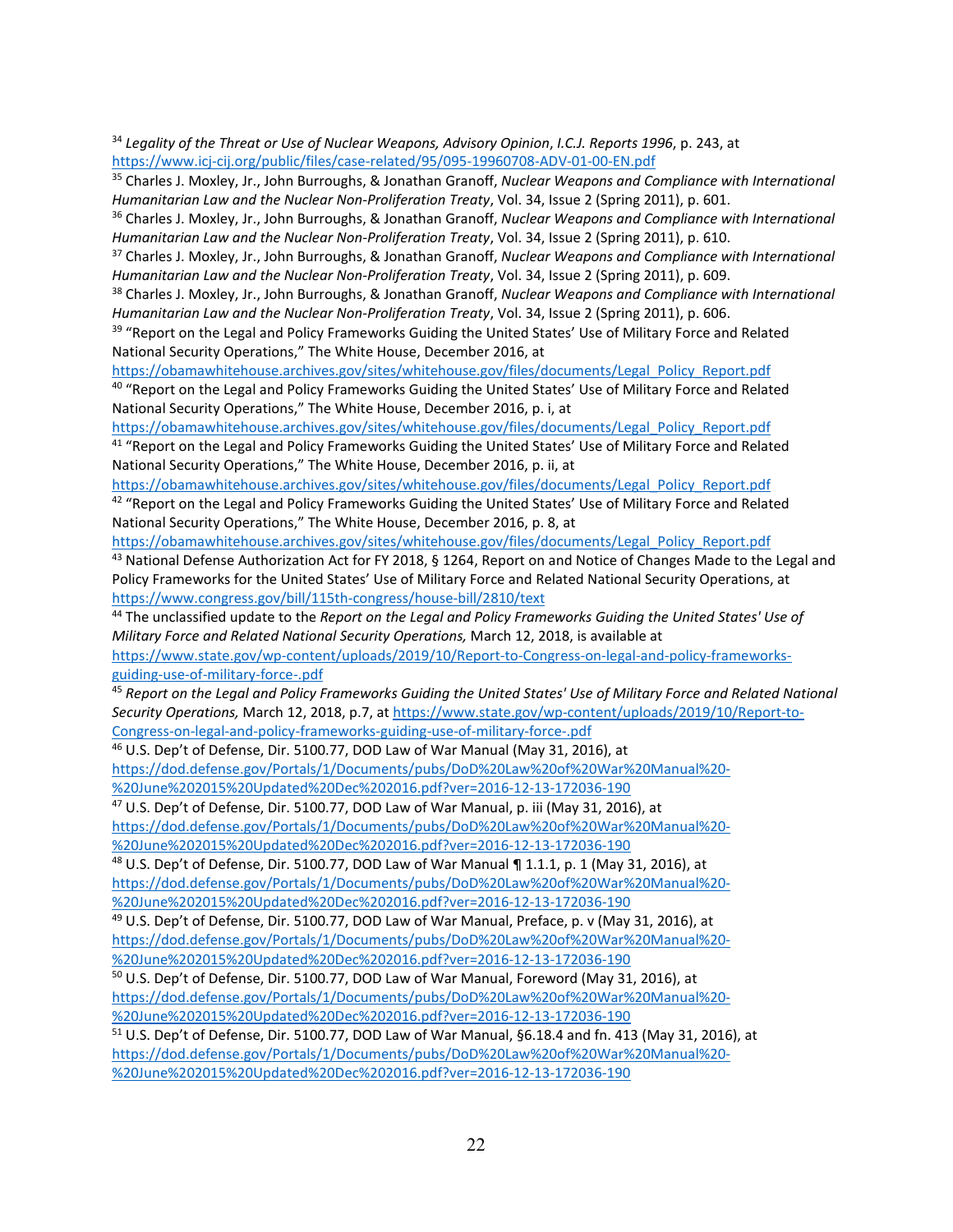<span id="page-23-9"></span><span id="page-23-8"></span><span id="page-23-7"></span><span id="page-23-6"></span><span id="page-23-5"></span><span id="page-23-4"></span><span id="page-23-3"></span><span id="page-23-2"></span><span id="page-23-1"></span><span id="page-23-0"></span><sup>52</sup> Department of Defense, *Nuclear Posture Review*, Washington, D.C., February 2, 2010, p. ix, at [https://dod.defense.gov/Portals/1/features/defenseReviews/NPR/2010\\_Nuclear\\_Posture\\_Review\\_Report.pdf](https://dod.defense.gov/Portals/1/features/defenseReviews/NPR/2010_Nuclear_Posture_Review_Report.pdf) <sup>53</sup> Department of Defense, *Nuclear Posture Review*, Washington, D.C., February 2, 2018, p. VIII, at <https://media.defense.gov/2018/Feb/02/2001872877/-1/-1/1/EXECUTIVE-SUMMARY.PDF> <sup>54</sup> Department of Defense, *Nuclear Posture Review*, Washington, D.C., February 2, 2018, § 6.18.2, at <https://media.defense.gov/2018/Feb/02/2001872877/-1/-1/1/EXECUTIVE-SUMMARY.PDF> <sup>55</sup> *Legality of the Threat or Use of Nuclear Weapons, Advisory Opinion*, *I.C.J. Reports 1996*, p. 266, at https://www.icj-cij.org/public/files/case-related/95/095-19960708-ADV-01-00-EN.pdf<br><sup>56</sup> Legality of the Threat or Use of Nuclear Weapons, Advisory Opinion, *I.C.J. Reports 1996*, p. 266, (emphasis added) at https://www.icj-cij.org/public/files/case-related/95/095-19960708-ADV-01-00-EN.pdf<br><sup>57</sup> U.S. Dep't of Defense, Dir. 5100.77, DOD Law of War Manual, § 2.1.2.2 (May 31, 2016), at [https://dod.defense.gov/Portals/1/Documents/pubs/DoD%20Law%20of%20War%20Manual%20-](https://dod.defense.gov/Portals/1/Documents/pubs/DoD%20Law%20of%20War%20Manual%20-%20June%202015%20Updated%20Dec%202016.pdf?ver=2016-12-13-172036-190) [%20June%202015%20Updated%20Dec%202016.pdf?ver=2016-12-13-172036-190](https://dod.defense.gov/Portals/1/Documents/pubs/DoD%20Law%20of%20War%20Manual%20-%20June%202015%20Updated%20Dec%202016.pdf?ver=2016-12-13-172036-190) <sup>58</sup> U.S. Dep't of Defense, Dir. 5100.77, DOD Law of War Manual, § 2.1.2.3 (May 31, 2016), at [https://dod.defense.gov/Portals/1/Documents/pubs/DoD%20Law%20of%20War%20Manual%20-](https://dod.defense.gov/Portals/1/Documents/pubs/DoD%20Law%20of%20War%20Manual%20-%20June%202015%20Updated%20Dec%202016.pdf?ver=2016-12-13-172036-190) [%20June%202015%20Updated%20Dec%202016.pdf?ver=2016-12-13-172036-190](https://dod.defense.gov/Portals/1/Documents/pubs/DoD%20Law%20of%20War%20Manual%20-%20June%202015%20Updated%20Dec%202016.pdf?ver=2016-12-13-172036-190) 59 U.S. Dep't of Defense, Dir. 5100.77, DOD Law of War Manual, footnote 410 (emphasis added)(May 31, 2016), at [https://dod.defense.gov/Portals/1/Documents/pubs/DoD%20Law%20of%20War%20Manual%20-](https://dod.defense.gov/Portals/1/Documents/pubs/DoD%20Law%20of%20War%20Manual%20-%20June%202015%20Updated%20Dec%202016.pdf?ver=2016-12-13-172036-190) [%20June%202015%20Updated%20Dec%202016.pdf?ver=2016-12-13-172036-190](https://dod.defense.gov/Portals/1/Documents/pubs/DoD%20Law%20of%20War%20Manual%20-%20June%202015%20Updated%20Dec%202016.pdf?ver=2016-12-13-172036-190)  $60$  U.S. Dep't of Defense, Dir. 5100.77, DOD Law of War Manual, § 6.18.1 (May 31, 2016), at [https://dod.defense.gov/Portals/1/Documents/pubs/DoD%20Law%20of%20War%20Manual%20-](https://dod.defense.gov/Portals/1/Documents/pubs/DoD%20Law%20of%20War%20Manual%20-%20June%202015%20Updated%20Dec%202016.pdf?ver=2016-12-13-172036-190) [%20June%202015%20Updated%20Dec%202016.pdf?ver=2016-12-13-172036-190](https://dod.defense.gov/Portals/1/Documents/pubs/DoD%20Law%20of%20War%20Manual%20-%20June%202015%20Updated%20Dec%202016.pdf?ver=2016-12-13-172036-190)  $61$  U.S. Dep't of Defense, Dir. 5100.77, DOD Law of War Manual, § 6.7.4 (May 31, 2016), at [https://dod.defense.gov/Portals/1/Documents/pubs/DoD%20Law%20of%20War%20Manual%20-](https://dod.defense.gov/Portals/1/Documents/pubs/DoD%20Law%20of%20War%20Manual%20-%20June%202015%20Updated%20Dec%202016.pdf?ver=2016-12-13-172036-190) [%20June%202015%20Updated%20Dec%202016.pdf?ver=2016-12-13-172036-190](https://dod.defense.gov/Portals/1/Documents/pubs/DoD%20Law%20of%20War%20Manual%20-%20June%202015%20Updated%20Dec%202016.pdf?ver=2016-12-13-172036-190) <sup>62</sup> U.S. Dep't of Defense, Dir. 5100.77, DOD Law of War Manual, § 6.7.4, footnote 162 (May 31, 2016), at [https://dod.defense.gov/Portals/1/Documents/pubs/DoD%20Law%20of%20War%20Manual%20-](https://dod.defense.gov/Portals/1/Documents/pubs/DoD%20Law%20of%20War%20Manual%20-%20June%202015%20Updated%20Dec%202016.pdf?ver=2016-12-13-172036-190) [%20June%202015%20Updated%20Dec%202016.pdf?ver=2016-12-13-172036-190](https://dod.defense.gov/Portals/1/Documents/pubs/DoD%20Law%20of%20War%20Manual%20-%20June%202015%20Updated%20Dec%202016.pdf?ver=2016-12-13-172036-190)  $63$  U.S. Dep't of Defense, Dir. 5100.77, DOD Law of War Manual, § 6.7.4, footnote 162 (May 31, 2016), at [https://dod.defense.gov/Portals/1/Documents/pubs/DoD%20Law%20of%20War%20Manual%20-](https://dod.defense.gov/Portals/1/Documents/pubs/DoD%20Law%20of%20War%20Manual%20-%20June%202015%20Updated%20Dec%202016.pdf?ver=2016-12-13-172036-190) [%20June%202015%20Updated%20Dec%202016.pdf?ver=2016-12-13-172036-190](https://dod.defense.gov/Portals/1/Documents/pubs/DoD%20Law%20of%20War%20Manual%20-%20June%202015%20Updated%20Dec%202016.pdf?ver=2016-12-13-172036-190) <sup>64</sup> U.S. Dep't of Defense, Dir. 5100.77, DOD Law of War Manual, § 2.2 (May 31, 2016), at [https://dod.defense.gov/Portals/1/Documents/pubs/DoD%20Law%20of%20War%20Manual%20-](https://dod.defense.gov/Portals/1/Documents/pubs/DoD%20Law%20of%20War%20Manual%20-%20June%202015%20Updated%20Dec%202016.pdf?ver=2016-12-13-172036-190) [%20June%202015%20Updated%20Dec%202016.pdf?ver=2016-12-13-172036-190](https://dod.defense.gov/Portals/1/Documents/pubs/DoD%20Law%20of%20War%20Manual%20-%20June%202015%20Updated%20Dec%202016.pdf?ver=2016-12-13-172036-190) <sup>65</sup> U.S. Dep't of Defense, Dir. 5100.77, DOD Law of War Manual, § 5.6.3, citing to the definition of "military objective" in the Convention on Certain Conventional Weapons (May 31, 2016), at [https://dod.defense.gov/Portals/1/Documents/pubs/DoD%20Law%20of%20War%20Manual%20-](https://dod.defense.gov/Portals/1/Documents/pubs/DoD%20Law%20of%20War%20Manual%20-%20June%202015%20Updated%20Dec%202016.pdf?ver=2016-12-13-172036-190) [%20June%202015%20Updated%20Dec%202016.pdf?ver=2016-12-13-172036-190](https://dod.defense.gov/Portals/1/Documents/pubs/DoD%20Law%20of%20War%20Manual%20-%20June%202015%20Updated%20Dec%202016.pdf?ver=2016-12-13-172036-190) <sup>66</sup> U.S. Dep't of Defense, Dir. 5100.77, DOD Law of War Manual, § 5.6.1.1 (May 31, 2016), at [https://dod.defense.gov/Portals/1/Documents/pubs/DoD%20Law%20of%20War%20Manual%20-](https://dod.defense.gov/Portals/1/Documents/pubs/DoD%20Law%20of%20War%20Manual%20-%20June%202015%20Updated%20Dec%202016.pdf?ver=2016-12-13-172036-190) [%20June%202015%20Updated%20Dec%202016.pdf?ver=2016-12-13-172036-190](https://dod.defense.gov/Portals/1/Documents/pubs/DoD%20Law%20of%20War%20Manual%20-%20June%202015%20Updated%20Dec%202016.pdf?ver=2016-12-13-172036-190)  $67$  U.S. Dep't of Defense, Dir. 5100.77, DOD Law of War Manual, § 2.3 (May 31, 2016), at [https://dod.defense.gov/Portals/1/Documents/pubs/DoD%20Law%20of%20War%20Manual%20-](https://dod.defense.gov/Portals/1/Documents/pubs/DoD%20Law%20of%20War%20Manual%20-%20June%202015%20Updated%20Dec%202016.pdf?ver=2016-12-13-172036-190) [%20June%202015%20Updated%20Dec%202016.pdf?ver=2016-12-13-172036-190](https://dod.defense.gov/Portals/1/Documents/pubs/DoD%20Law%20of%20War%20Manual%20-%20June%202015%20Updated%20Dec%202016.pdf?ver=2016-12-13-172036-190) 68U.S. Dep't of Defense, Dir. 5100.77, DOD Law of War Manual, § 6.6.3.4 (May 31, 2016), at [https://dod.defense.gov/Portals/1/Documents/pubs/DoD%20Law%20of%20War%20Manual%20-](https://dod.defense.gov/Portals/1/Documents/pubs/DoD%20Law%20of%20War%20Manual%20-%20June%202015%20Updated%20Dec%202016.pdf?ver=2016-12-13-172036-190) [%20June%202015%20Updated%20Dec%202016.pdf?ver=2016-12-13-172036-190](https://dod.defense.gov/Portals/1/Documents/pubs/DoD%20Law%20of%20War%20Manual%20-%20June%202015%20Updated%20Dec%202016.pdf?ver=2016-12-13-172036-190) <sup>69</sup> Out of combat. *See*, Geneva Convention Relative to the Protection of Civilian Persons in Time of War of August

<span id="page-23-17"></span><span id="page-23-16"></span><span id="page-23-15"></span><span id="page-23-14"></span><span id="page-23-13"></span><span id="page-23-12"></span><span id="page-23-11"></span><span id="page-23-10"></span>12, 1949, Geneva, Art. 3 (1).